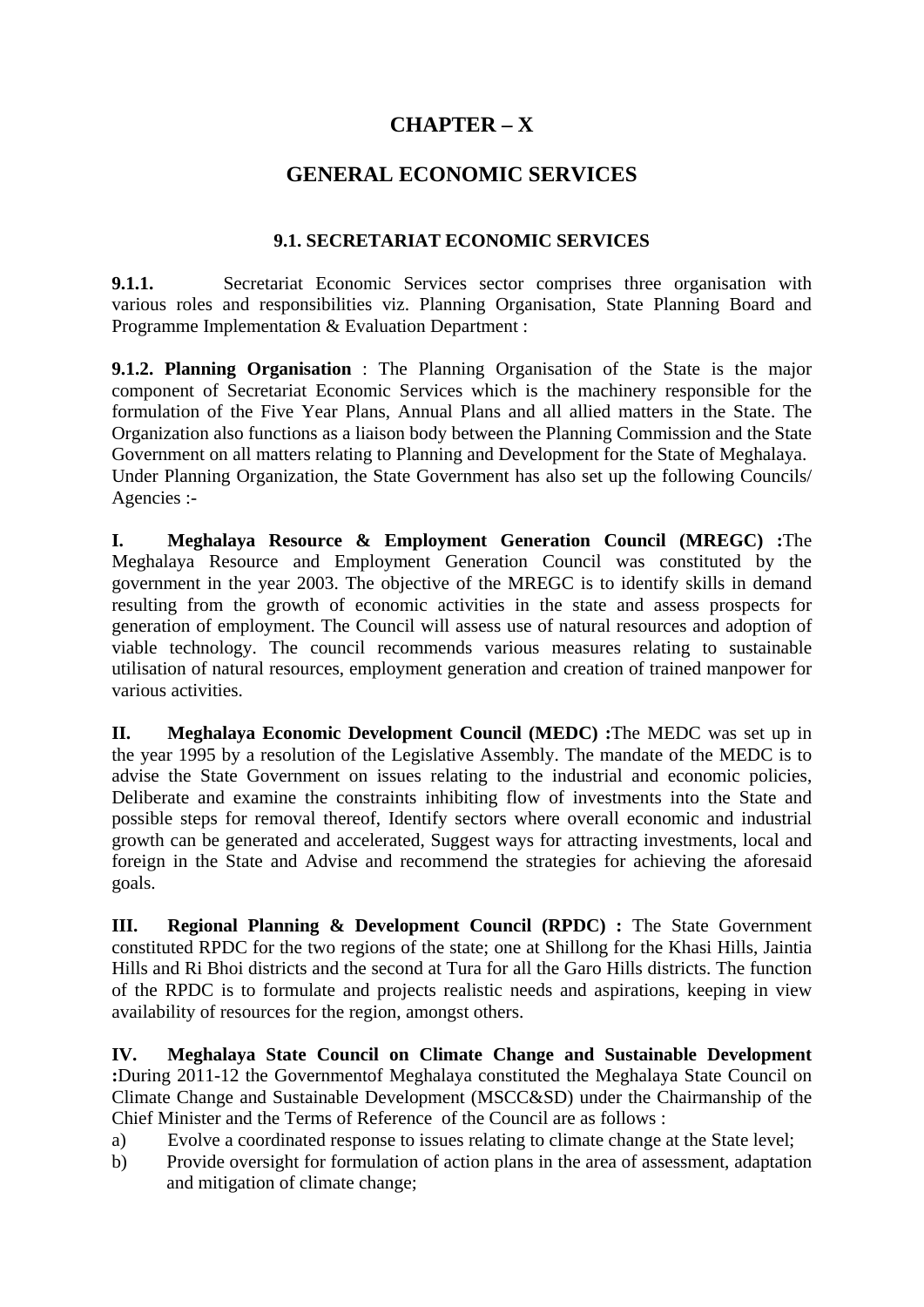- c) Periodically monitor key policy decisions and their implementation status;
- d) To approve annual action plan and approach for achieving the objective as deemed appropriate;
- e) Any other function that may be deemed necessary by the Council from time to time.
- f)

 Further a **Steering Committee** under the Chairmanship of Chief Secretary is constituted for necessary coordination, monitoring and following up on the agenda of the Meghalaya State Council of Climate Change and Sustainable Development and the Terms of Reference of the Committee are as follows :

- (a) To identify thrust areas/sectors vulnerable to climate change;
- (b) To recommend strategy for a proactive stance on climate change and sustainable development;
- (c) To formulate action plan in the area of assessment, adaptation and mitigation of climate change and sustainable development;
- (d) To make recommendations for an effective and efficient strategic environment management plan in view of climate change based on the review of existing programmes, policies and taking into account the issues related to institutional, legislative and enforcement structures;
- (e) To tap funds from State/Central Government, Financial Institutions recognized by Government and bi-lateral and multi –lateral funding agencies to finance the State Action Plan for climate change;
- (f) To monitor and evaluate implementation of adaptation and mitigation measures;
- (g) To appoint Sub-Committee or Working Group sector wise specifying terms of reference;
- (h) Any other function that may be deemed necessary by the Committee from time to time.

 The Department of Planning being the Nodal Department to handle all intersectoral issues relating to climate change and sustainable development including liaison with other States, Central Government and its Agencies, and International Bodies/Organisation, has established a Cell on Climate Change under the Charge of the Principal Secretary. This Cell acts as a Coordinating Unit for formulation and implementation, collection and dissemination of information relating to the Climate Change Managment

 Further, a Project Implementation Unit (PIU) would be set up for implementing and monitoring specific programs identified under the Meghalaya Climate Change Action Plan on a mission mode. The PIU would be led by a senior officer from the State Government and supported by a team of experts including government officials on deputation and external thematic experts.

**V.** Meghalaya Basin Development Authority (MBDA) : The MBDA was set up in the year 2011 registered as a society to implement the State's newly launch flagship programme; the Integrated Basin Development and Livelihood promotion Programme (IBDLP).

**9.1.3. Viability Gap Funding** : The Viability Gap Funding Scheme aims at providing financial support to infrastructure projects undertaken through the Government Departments or public private partnerships with a view to make them viable. The State Government has established a Viability Gap Fund to aid the infrastructure projects which face the viability gap due to inherent nature of the project. The Scheme will be implemented by the MBDA. The scheme was started during 2011-12 and an amount of Rs 330 lakh was utilised. For the  $12<sup>th</sup>$ Plan period an amount of Rs 7500 lakh is being projected for the scheme.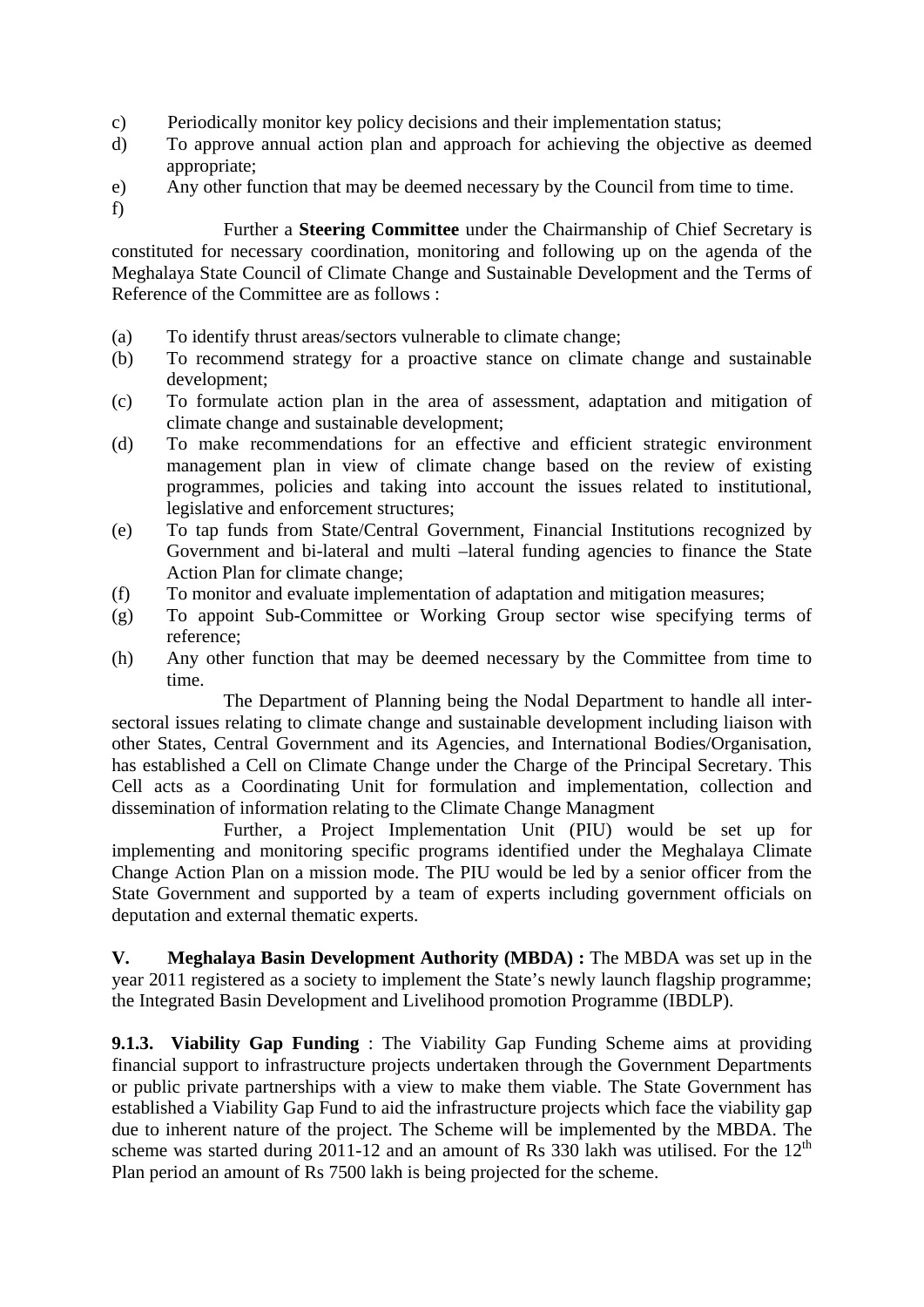**9.1.4. State Planning Board(SPB)** : The State Planning Board which is an apex planning body in the State forms a part of Planning Organization at the Headquarter and is actively involved in Plan formulation and reviewing of the implementation of Plan Schemes. At the district level, there is District Planning and Development Council in all District Headquarters to formulate, monitor and review of developmental activities.

**9.1.5. Programme Implementation & Evaluation Department (PIED)** : The Programme Implementation & Evaluation Department is primarily a monitoring Department responsible for reviewing and monitoring of Schemes and projects implemented by various Departments. The Department liaise with the Government of India in respect of 20 Point Programme and MPLADS.

**9.1.6. Incentive for issuing of UIDs under TFC :**The Thirteenth Finance Commission is providing incentive for issuing of UIDs to the beneficiaries of NREGA, NSAP, etc. The scheme will be implemented by the Programme Implementation and Evaluation Department. An amount of Rs  $675.00$  lakh is earmarked for the  $12<sup>th</sup>$  Five Year Plan.

**9.1.7.** During the  $12<sup>th</sup>$  Plan period the Department plan to developed e-governance systems for effective monitoring and evaluation of the implementation of development programmes in the State. It is proposed that this strategy and objective would be realised during the  $12<sup>th</sup>$  Five Year Plan period (2012-17) starting from the next financial year (2012-13) for a period of five years.

**9.1.8.** The Approved Outlay for the Eleventh Plan (2007-12) was Rs 3100.00 lakh and the actual expenditure during the first four years was Rs 2343.91. The anticipated expenditure for the  $11<sup>th</sup>$  Plan period is Rs 6635.91 lakh. The agreed outlay for Annual Plan 2011-12 is Rs 4292.00 lakh and the anticipated expenditure for the year 2011-12 is Rs 4292.00 lakh. **The**  Proposed Outlay for the 12<sup>th</sup> Five Year Plan is Rs 60000.00 lakh and the proposed **outlay for the Annual Plan 2012-13 is Rs 8950.00 lakh**.

**9.1.9**. The broad break-up of the expenditure of Secretariat Economic Services during the first four years of the Eleventh Five Year Plan and Proposed Outlay for  $12<sup>th</sup>$  Five Year Plan and Annual Plan 2012-13 are indicated below :-

|              |                                                             |                                                        |                                                                                                                 |                             |                                                           | (Rs in Lakh)                                                          |                                             |
|--------------|-------------------------------------------------------------|--------------------------------------------------------|-----------------------------------------------------------------------------------------------------------------|-----------------------------|-----------------------------------------------------------|-----------------------------------------------------------------------|---------------------------------------------|
| SI.<br>No.   | <b>Name of Scheme</b>                                       | 11th Plan<br>Projected<br>Outlay<br>$(2007 -$<br>2012) | <b>Actual</b><br><b>Expendit</b><br>ure of<br>first four<br>years of<br>the 11th<br><b>Five</b><br>Year<br>Plan | Annual<br>Plan -<br>2011-12 | Anti<br>Expendi<br>ture of<br>Annual<br>Plan -<br>2011-12 | 12th<br>Plan<br>Projecte<br>d Outlay<br>(at 2011)<br>$-12$<br>prices) | <b>Proposed</b><br>Outlay<br>for<br>2012-13 |
| $\mathbf{0}$ |                                                             | $\mathbf{2}$                                           | 3                                                                                                               | 4                           | 5                                                         | 6                                                                     | 7                                           |
|              | <b>SECTT ECONOMIC</b><br><b>SERVICES</b>                    |                                                        |                                                                                                                 |                             |                                                           |                                                                       |                                             |
| (i)          | Planning Machinery at the State<br>and District Headquarter | 1500.00                                                | 591.68                                                                                                          | 300.00                      | 300.00                                                    | 1000.00                                                               | 190.00                                      |
| (ii)         | <b>State Planning Board</b>                                 | 400.00                                                 | 207.99                                                                                                          | 75.00                       | 75.00                                                     | 200.00                                                                | 20.00                                       |
| (iii)        | Programme Implementation $&$<br>Evaluation                  | 555.00                                                 | 336.14                                                                                                          | 146.00                      | 146.00                                                    | 675.00                                                                | 90.00                                       |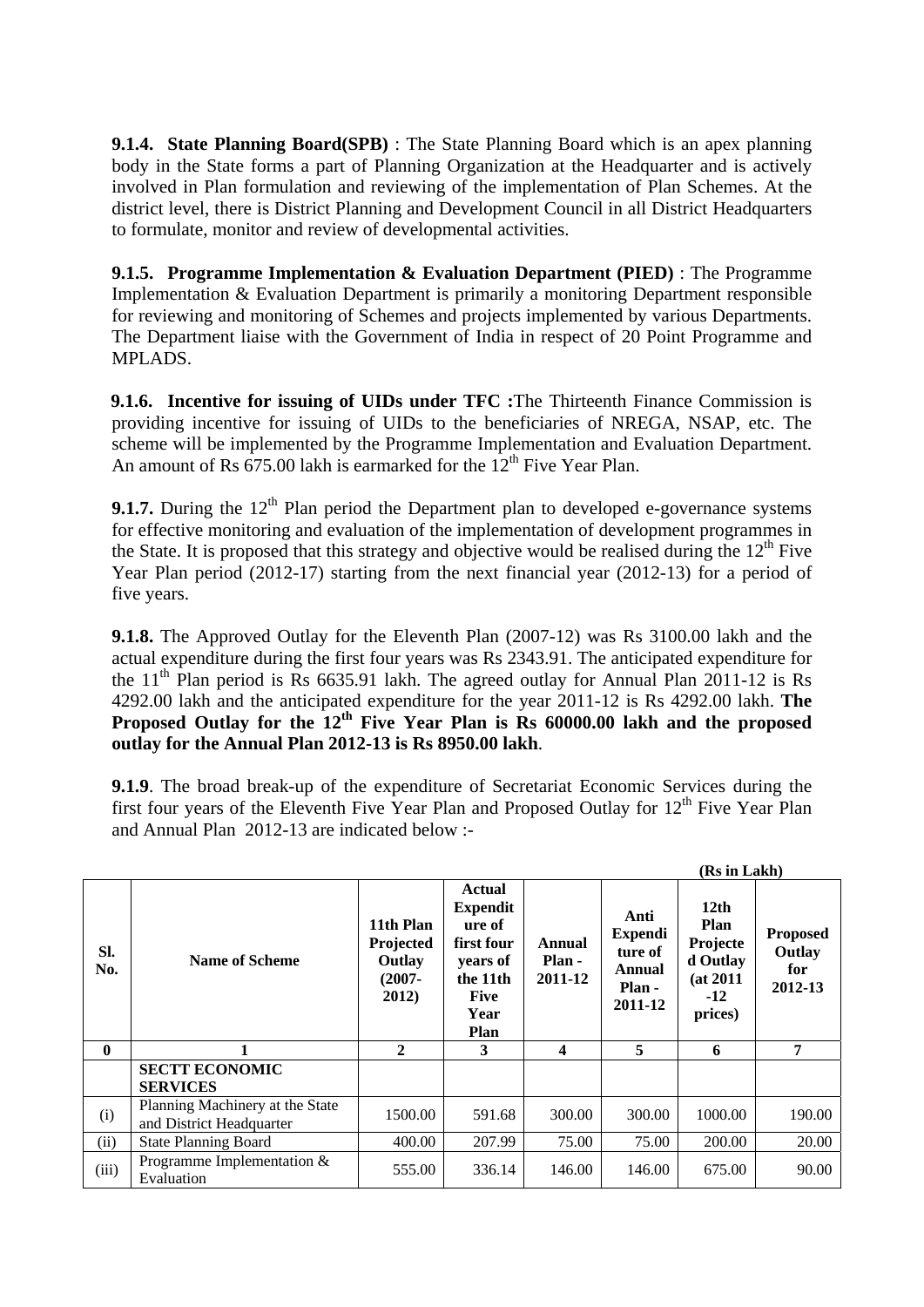| (iv)    | Meghalaya Resource &<br><b>Employment Generation Council</b> | 40.00   | 4.01    | 6.00     | 6.00    | 75.00    | 10.00   |
|---------|--------------------------------------------------------------|---------|---------|----------|---------|----------|---------|
| (v)     | Meghalaya Economic<br>Development Council                    | 65.00   | 4.14    | 12.00    | 12.00   | 112.00   | 15.00   |
| (vi)    | NEC/Regional Meeting                                         | 65.00   | 17.84   | 12.00    | 12.00   | 110.00   | 15.00   |
| (vii)   | Regional Planning &<br>Development Council                   | 150.00  | 74.88   | 24.00    | 24.00   | 48.00    | 5.00    |
| (viii)  | Core Board on Meghalaya<br><b>Infrastructure Development</b> | 25.00   | 57.23   | 10.00    | 10.00   | 105.00   | 15.00   |
| (ix)    | Incentive for issue of UIDs under<br><b>TFC</b> Award        | 0.00    | 0.00    | 90.00    | 90.00   | 675.00   | 90.00   |
| (x)     | <b>Studies/Consultancy Services</b>                          | 100.00  | 0.00    | 1787.00  | 1787.00 | 7500.00  | 1000.00 |
| $(x_i)$ | CapacityBuilding                                             | 100.00  | 0.00    | 500.00   | 500.00  | 7500.00  | 1000.00 |
| (xii)   | <b>Climate Change Adaptation</b><br>Programme(EAP-KfW/GIZ)   | 0.00    | 0.00    | $0.00\,$ | 0.00    | 25000.00 | 4000.00 |
| (xiii)  | <b>Climate Change Management</b>                             | 100.00  | 0.00    | 1000.00  | 1000.00 | 9500.00  | 1500.00 |
| (xiv)   | <b>Viabilty Gap Funding</b>                                  | 0.00    | 0.00    | 330.00   | 330.00  | 7500.00  | 1000.00 |
| (xv)    | <b>Rainwater Harvesting Mission</b>                          |         | 50.00   |          |         |          |         |
| (xvi)   | Institute of Entreprenuership                                |         | 500.00  |          |         |          |         |
| (xvii   | <b>Institute of Governance</b>                               |         | 500.00  |          |         |          |         |
|         | <b>TOTAL</b>                                                 | 3100.00 | 2343.91 | 4292.00  | 4292.00 | 60000.00 | 8950.00 |

#### **9.2. TOURISM**

**9.2.1.** Tourism is a pollution-free industry, an eco-friendly industry capable of generating substantial employment opportunities to the people of the State. During the last few years of the State's investment, this sector has provided employment to the daily laborers whenever infrastructures are created. In addition to that unemployed youth have already started taking up income generation activities by establishing mini private parks, hotels, restaurants etc. Because of this, efforts are being made to create a congenial atmosphere for the development of tourism in the State.The Department also realizes that Tourism in Meghalaya has a lot of Potential as it provides the basic Framework for ecologically sustainable tourism with livelihood opportunities for local communities. Towards this objective the Department during the Plan will consider the following as thrust areas for tapping the tourism potential available in the state:

The thrust areas for tapping the tourism potential available in the state are:

**Nature Tourism:** The abundant natural beauty is a major asset which can promote tourism industry if adequate tourism infrastructure is provided.

**Adventure/Sports Tourism**: The State offers some of the finest routes for trekking in both mild and difficult terrain. The slopes with high rocky cliffs have ample scope for the development and promotion of outdoor sports like rock climbing, etc. There is ample scope for other sports like para gliding, Water sports, angling etc.

**Rural Tourism and Legend Tourism**: Village /Rural Tourism is a new concept where Tourists are encouraged to visit the villages, stay there and spend time in the peaceful environment of the villages and familiarize themselves with the unique culture of the villages. Places like Mawlynnong, Laitkynsew etc are becoming popular places for the visitors.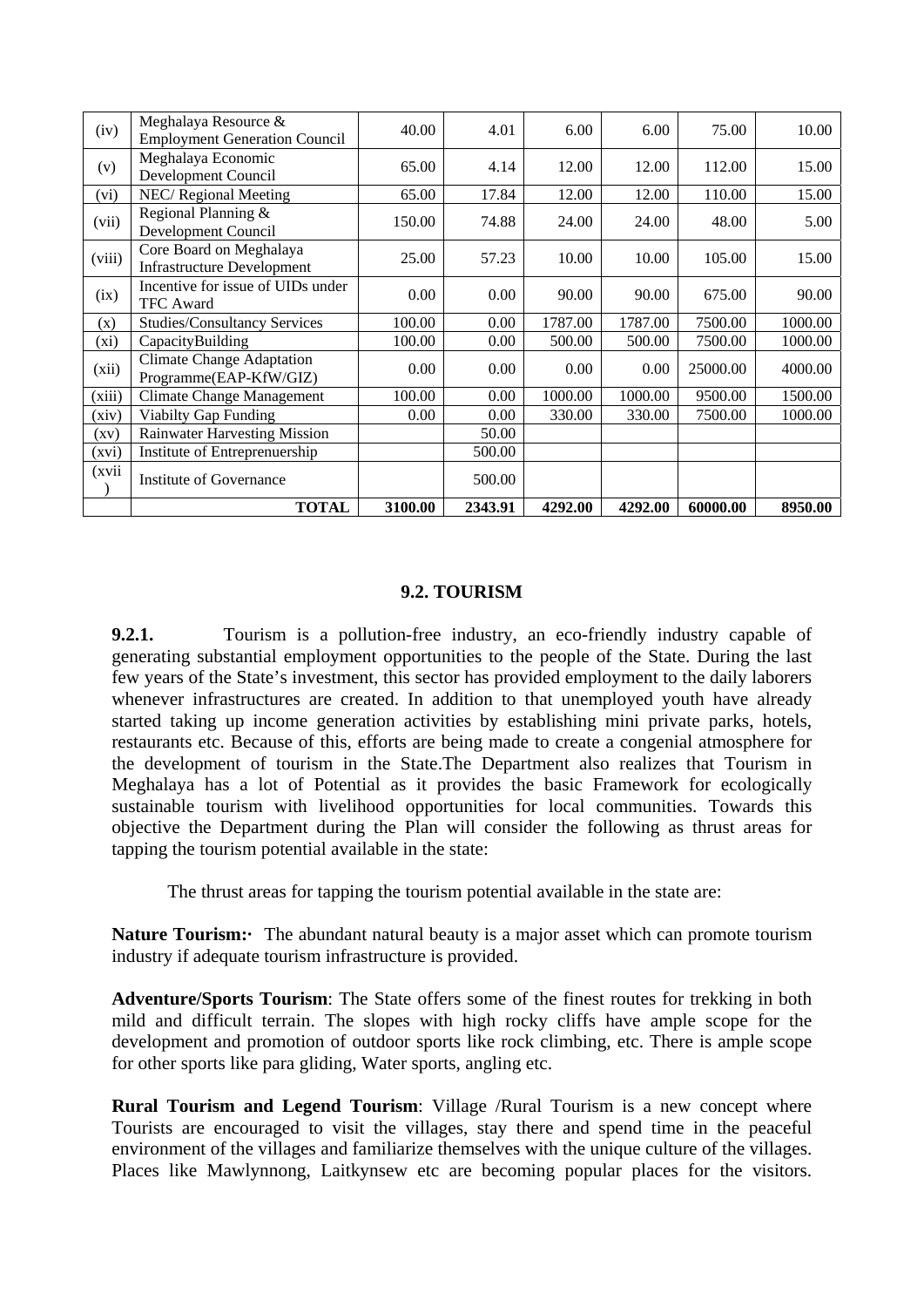Majority of places in the rural areas of Meghalaya are associated with myths and legends. Training the local youth in the field of folklore for reciting legends, myths, folktales etc during important events would help in promoting this product.

**Cultural Heritage:** Meghalaya is rich in culture and this attracts a lot of domestic and foreign tourists. This age-old culture has been handed down to the present progeny by their forefathers. Villagers in rural areas are still holding on to their ancient customs, usages and traditions. This could provide a tremendous opportunity for exposing to culture buffs around the world. There are Fairs and Festivals which are celebrated in the State throughout the year. Publicity of the calendar of events will be taken up to make them a major attraction.

**Music Tourism:** The people of the state love Music. A number of worlds well known bands have come to Meghalaya and enthralled the youths of the region. Such events could be tied up with major festivals in the State.

**Golf Tourism:** Meghalaya prides itself in having one of the oldest natural 18- holes golf course in the world. With some improvements in the surroundings and attitude of the people, it has the potential of attracting golfers from all over the world because the game could be played practically all the year round.

**Eco Tourism:** has a lot of Potential as it provides the basic Framework for ecologically sustainable tourism with livelihood opportunities for local communities. Tourism facilities shall be developed around the National parks and sanctuaries and shall be integrated as a Tourism product. In collaboration with Forest and Environment Department of the State, Following Steps will be taken:

1. Eco Tourism activities will be regulated in a manner that preserves the health, scenic beauty and natural attributes of the Eco tourism sites.

2. Local communities will be trained and motivated to be an integral part of the eco tourism activities.

3. Eco Tourism will compulsorily focus on providing eco sustainable livelihood support to the local communities.

**Cave Tourism:** Meghalaya has been of interest to the caving community fraternity for many years. About 520 caves have been explored and mapped (some partially) yielding a total cave passage mapped to 280 kms only, including most of the longest and the deepest caves in the sub continent. Krem liat prah (length of 22,203 Kms) is the longest cave and Synramg Pangiang (317 Kms) is the deepest cave, both located in Jaintia Hills. Cavers from UK, Germany, Austria, Ireland and US have been visiting Meghalaya for exploring these caves. Not many of these caves have been developed or promoted adequately. The potential of discovering more caves in Meghalaya is enormous. The Department will work closely in collaboration with the Meghalaya Adventures' Association to organize more expeditions and involve cavers from different parts of the world to come and share the experience the glory that only nature can bestow.

**MICE Tourism:** Shillong being a year round destination could be segmented as a perfect destination for MEETINGS, INCENTIVES, CONVENTIONS and ENTERTAINMENT with required infrastructure and proper road and air connectivity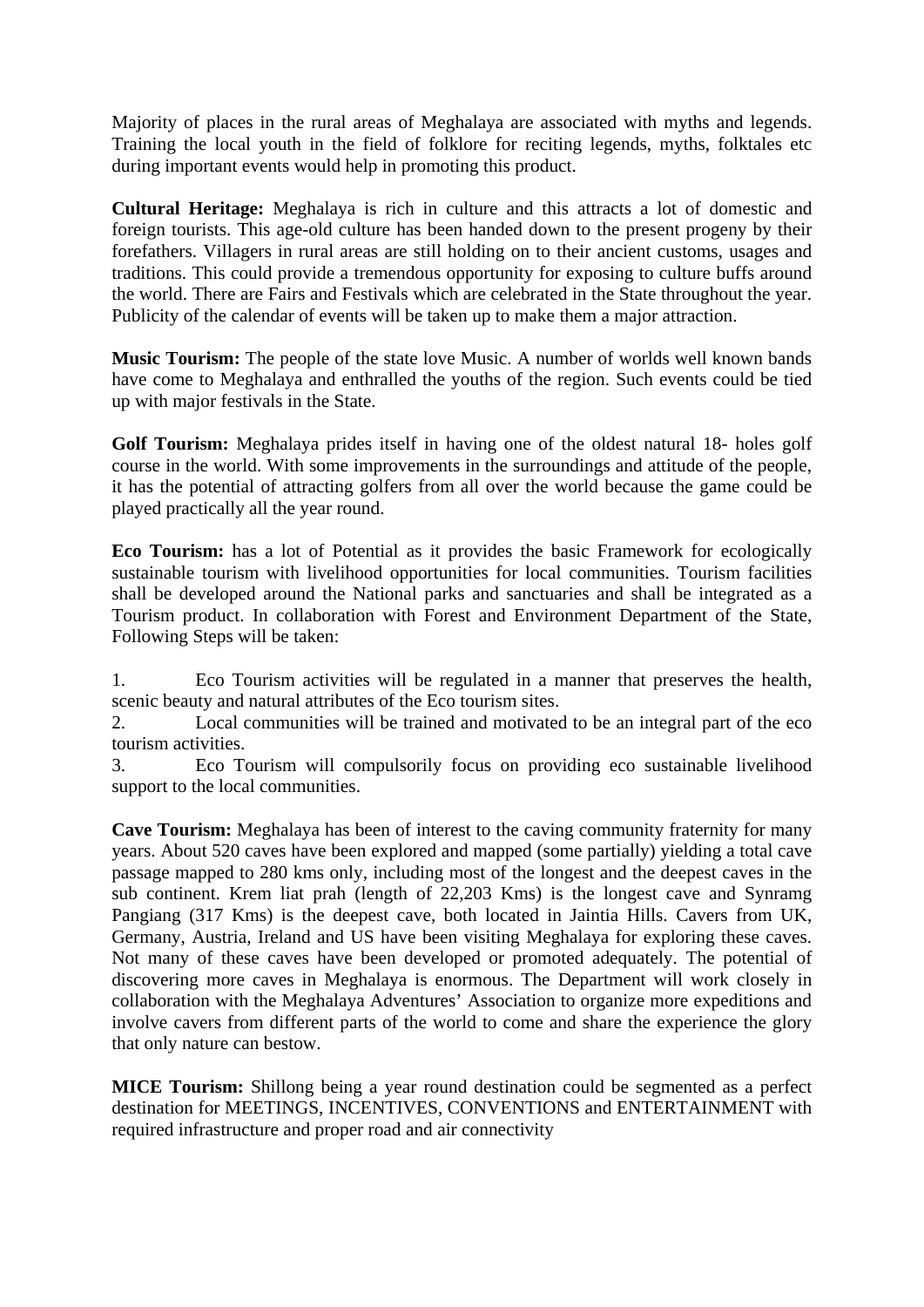## **9.2.2. Achievements during the Eleventh Plan (2007-12) :-**

 The Eleventh Plan projected outlay under Tourism was **Rs.3500.00 lakh**. The anticipated expenditure during the Eleventh Plan was **Rs.2386.29 lakh**. The latest figure of Tourists arrivals to the State during 2007 – 2011 is indicated below, which has also shown an overall increase every year.

|              | 2005   | 2006   | 2007   | 2008   | 2009   | 2010   | 2011   | $\%$<br><i>ncrease</i><br>over 2005 |
|--------------|--------|--------|--------|--------|--------|--------|--------|-------------------------------------|
| Domestic     | 375911 | 400287 | 457685 | 549954 | 591398 | 652756 | 667504 | 77.56                               |
| Foreign      | 5099   | 4259   | 5267   | 4919   | 4522   | 4177   | 4803   | $(-) 5.8$                           |
| <b>Total</b> | 381010 | 404546 | 462952 | 554873 | 595920 | 656933 | 672307 | 76.45                               |

 The Data indicated that while there is a fluctuation in the Category of Foreign Tourists visiting the State, there is a large increase of 77.56% in the number of Domestic Tourists and an overall increase of 76.45%, which indicates a very favorable trend. The statistics of foreign Tourists visiting the State are very small compared with the other Tourists coming here from other parts of the Country. This could be perhaps due to the lack of suitable infrastructure facilities, proper air and road connectivity to meet their requirements to attract them. There is therefore a need to create quality niche products which would be attractive to foreign tourists.

## **9.2.3. Approach & strategy :**

The approach to the  $12<sup>th</sup>$  Plan is based on the concept that in a State like Meghalaya where the employment opportunities are less, enhanced investment in the sector will provide the necessary push for generation of employment in the State. This will increase the GDP which will be in pursuance of the objectives as laid down in the document. The Department aims at a target of providing over 1000 rooms as additional accommodation and training about 50,000 individuals on capacity building and skill development during the  $12<sup>th</sup>$ Plan. The Department also recognized the fact that Tourism in the State cannot be the responsibility of the State Government alone as there are many stakeholders involved e.g the Hotel owners, The travel operators, the transport operators , the community etc. While the Government will continue to play a major role as a facilitator, each one of them has to discharge their role and responsibly for the overall interest and the success of Tourism in the State.

 Towards this end, the strategy of the Department is to adopt a Tourism Mission for augmentation of tourist accommodation facilities, capacity building and skill development of the local population and brand building to project **"Meghalaya as the most preferred Tourist Destination within the Country and abroad"** in the next five years.

 The core inspiration for this Tourism Mission is that the State has the potential to attract Tourists of different interests and that our Stakeholders has the capacity to provide the best Hospitality services comparable to the best in the region.

#### **9.2.4. Strategies for achievement of the Tourism Mission are as Follows :- (a) Augmentation of Accommodation:**

 There has been an overall increase in the number of tourist traffic visiting the State by about 74 % over the year 2005. The increase in the Tourist inflow to the State is very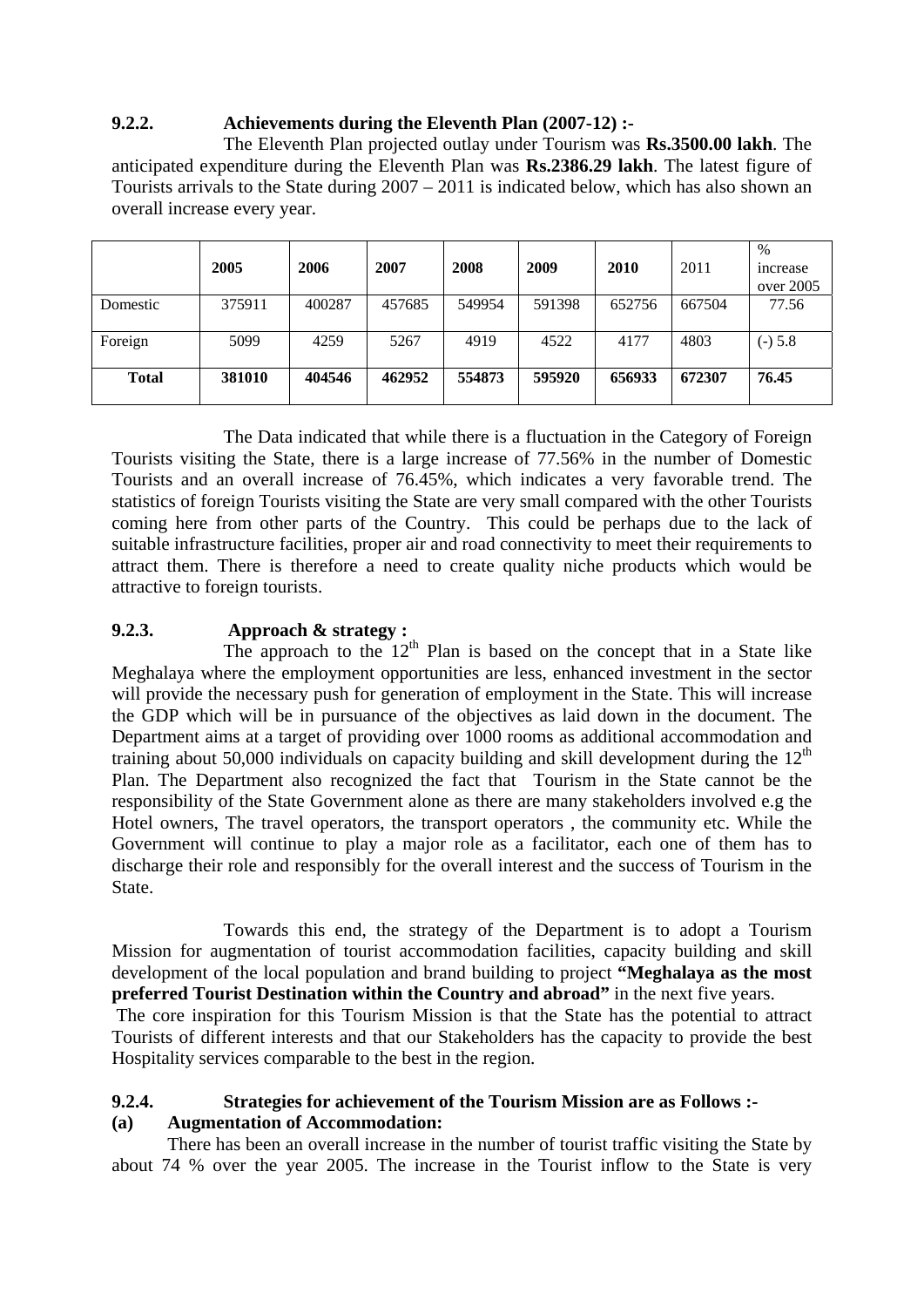encouraging and there is a need to create more infrastructures for the Tourists. According to estimates available with the Department, the number of beds available to accommodate the Tourists visiting the State is inadequate.The Department would ensure that development of infrastructure needs are fully met by harnessing funds from different sources available, the Government, both State and Central, the Financial Institutions and Private investments including the PPP mode. The State Government has also notified the "**Meghalaya Tourism Development and Investment Promotion Scheme 2012**" wherein following Assistances would be given to eligible entrepreneurs :-

1. Assistance to entrepreneurs for creation of Homestays amounting to 30% of the project cost limiting the project cost to Rs16.00 Lakh.

2. Assistance to entrepreneurs for creation of Resorts amounting to 30% of the project cost limiting the project cost to Rs. 100.00 Lakh.

 Creation of a theme village which will be a window to the indigenous culture of Meghalaya with the concept of creation of a living museum ( study untouched village, then recreated), sustainable development centre ( ecologically correct, socially fair and economically viable) which will be on a plastic free concept. The theme village will be based on the three basic needs of food, clothes and shelter which will all be traditional.

### **(b) Training, Capacity building and skill building:**

 **The challenge is to build the capabilities, especially that of the community, to generate meaningful livelihood and treat tourism as an Industry, a means for employment and to enable them to earn respectable earnings.** The first step in the way forward would be to motivate the stakeholders to form their own associations to adhere to certain adopted principles in whatever form of services they are providing, for comfort, safety, cleanliness etc and ensuring the convenience of the Tourists. They and their associations are provided sufficient capacities to manage the external environment, enable them to access finance, and to expand their skills and assets and convert them into meaningful livelihoods.

 The stake holdersshall be provided with the requisite skills for managing their institutions, linking up with markets, managing their existing livelihoods, enhancing their capacity for providing the best hospitality services. A multi-pronged approach is, envisaged, for continuous capacity building of the targeted groups in order to improve the quality of Tourism products. A target is set for training about 50000 individual youths within the next five years. These individuals shall be provided with the requisite skills for managing their institutions, linking up with markets, managing their existing livelihoods, enhancing their capacity for providing the best hospitality services. A multi – pronged approach is envisaged for continuous capacity building of the target groups in order to improve the quality of tourism products.

**(c) Brand building:** Support for marketing the different products. The range of activities, in marketing support, includes publicity, survey market research, and support partnerships with public and private organizations and their networks/associations for these activities.

Creating a Brand image of Meghalaya on the same lines as 'Incredible India' will be developed by the tagline, catchy slogans, signature tunes, innovative and market focus ad – campaigns. Proactive promotional measures would be undertaken for creating the image of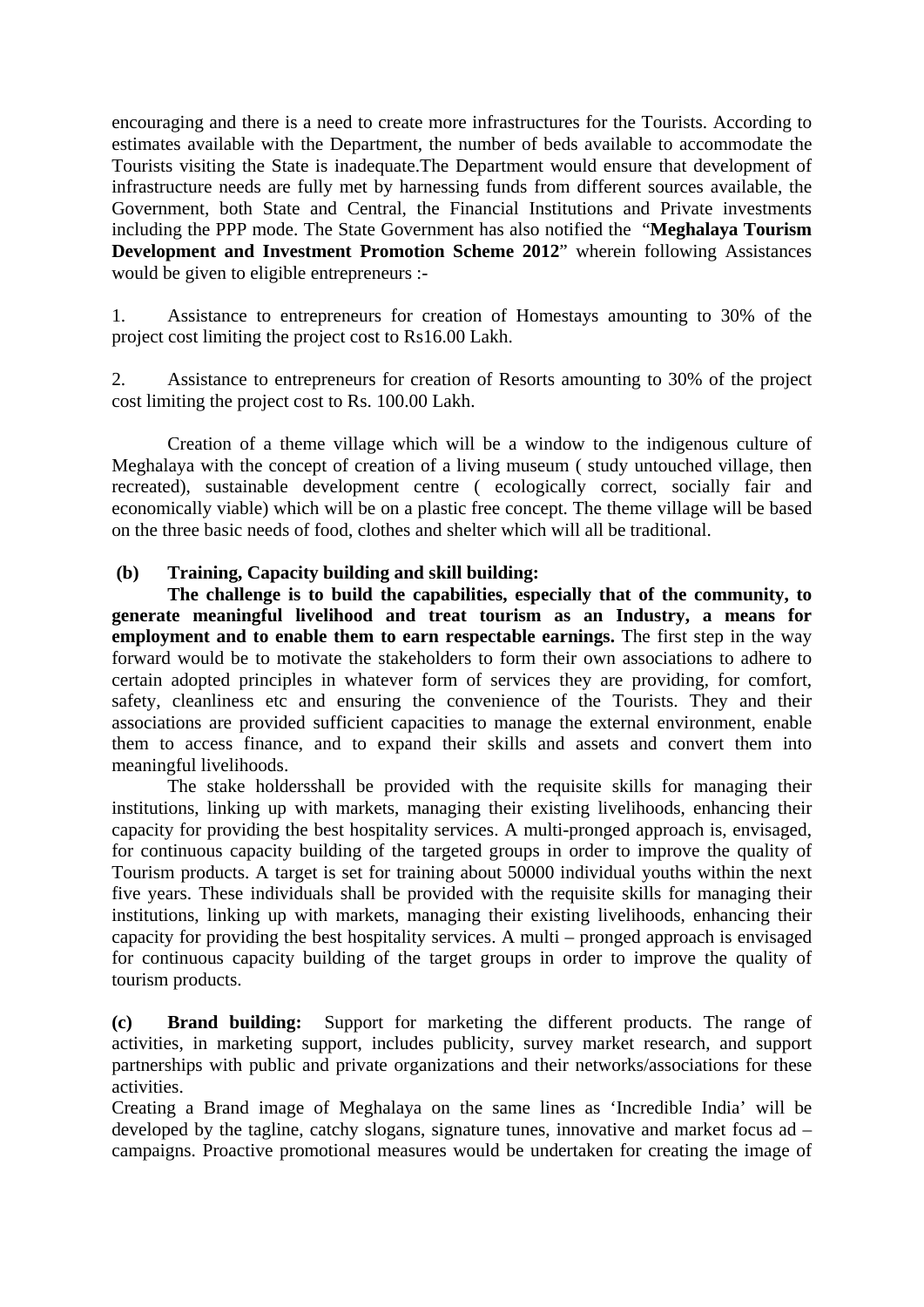the State as a safe and enjoyable destination duly supported by good infrastructure and facilities at the destination.

# **9.2.5. Proposed Outlay for the Twelth Plan (2012-17) and Annual Plan (2012-13) :**

 The broad break up of outlay and expenditure of the Eleventh Plan (2007-12), Annual Plan (2011-12), outlay of the  $12<sup>th</sup>$  Plan (2012-17) and budgeted outlay of the Annual Plan  $(2012-13)$  are shown in the table below :

| SI.<br>No. | Major heads/minor<br>heads of Development                                      | <b>Eleventh</b><br>Plan            | <b>Actual</b><br>expdr. of 1st                 | <b>Annual plan</b><br>2011-12 |                  | <b>Twelfth</b><br>Plan (2012- | <b>Budgetted</b><br>Outlay |
|------------|--------------------------------------------------------------------------------|------------------------------------|------------------------------------------------|-------------------------------|------------------|-------------------------------|----------------------------|
|            |                                                                                | $(2007-12)$<br>Projected<br>Outlay | <b>Four Years</b><br>of the<br><b>Eleventh</b> | Approved<br>Outlay            | Antpd.<br>Expdr. | 17)<br>Projected<br>Outlay    | $(2012-13)$                |
|            |                                                                                |                                    | Plan<br>$(2007-12)$                            |                               |                  |                               |                            |
| 1.         | Direction<br>$\&$                                                              | 250.00                             | 105.35                                         | 46.81                         | 48.50            | 450.00                        | 68.00                      |
|            | Administration (including<br>strengthening of statistical<br>Cell.)            |                                    |                                                |                               |                  |                               |                            |
| 2.         | Development of Tourist<br>Spots.                                               | 203.00                             | 543.96                                         | 132.47                        | 532.50           | 2500.00                       | 400.00                     |
| 3.         | Infrastructural<br>Development<br>including<br>wayside amenities:              | 480.00                             | 186.00                                         | 130.73                        | 137.16           | 950.00                        | 50.00                      |
| 4.         | Training<br>and<br>Capacity<br>building                                        | 50.00                              | 10.12                                          | 2.60                          | 4.68             | 100.00                        | 4.00                       |
| 5.         | Development of Caves                                                           | 50.00                              |                                                | 125.00                        | 125.00           | 375.00                        | 125.00                     |
| 6.         | Tourism<br>Promotion<br>Subsidy for infrastructure                             | 200.00                             |                                                |                               |                  | 500.00                        | 47.00                      |
| 7.         | Construction<br>of<br>Hotels/Tourist bungalows.                                | 437.00                             | 8.03                                           | 10.00                         | 100.00           | 500.00                        | 10.00                      |
| 8.         | Provision of Community<br><b>Based</b><br>Projects/Infrastructures.            | 350                                |                                                |                               |                  | $\overline{\phantom{a}}$      |                            |
| 9.         | Tourism<br>Promotion<br><b>Subsidy for Transport</b>                           | 50.00                              |                                                | $\overline{\phantom{a}}$      |                  | ÷,                            |                            |
| 10.        | Media and Publicity<br>including Printing of<br><b>Publicity Materials for</b> |                                    |                                                |                               |                  |                               |                            |
|            | fairs festivals etc. :<br>1. Publicity of tourist<br>festivals.                | 450.00                             | 411.13                                         | 201.61                        | 211.38           | 1200.00                       | 100.00                     |
|            | 2. Printing of Publicity<br>materials.                                         | 250.00                             | 156.74                                         | 72.50                         | 72.50            | 1500.00                       | 50.00                      |
|            | Production<br>3.<br>of<br>a<br>documentary film                                | 80.00                              | 37.92                                          | 55.15                         | 55.15            | 100.00                        | 5.00                       |
| 11.        | Financial Assistance to<br>MTDC/FCI:                                           |                                    |                                                |                               |                  |                               |                            |
|            | 1. Financial assistance to                                                     | 150.00                             | 67.67                                          | 100.00                        | 100.00           | 350.00                        | 50.00                      |
|            | MTDC.<br>2. Salaries/honorarium,                                               |                                    |                                                | 9.19                          | 9.20             | 80.00                         | 13.00                      |
|            | hospitality, rents etc to the<br>Chairman, vice chairman<br>MTDC.              |                                    |                                                |                               |                  |                               |                            |
|            | 3. Food craft Institute.                                                       | 50.00                              |                                                | 7.31                          | 7.30             | 400.00                        | 14.00                      |
| 12         | Travel circuit including<br>golf course development                            | 200.00                             | 14.75                                          |                               |                  |                               |                            |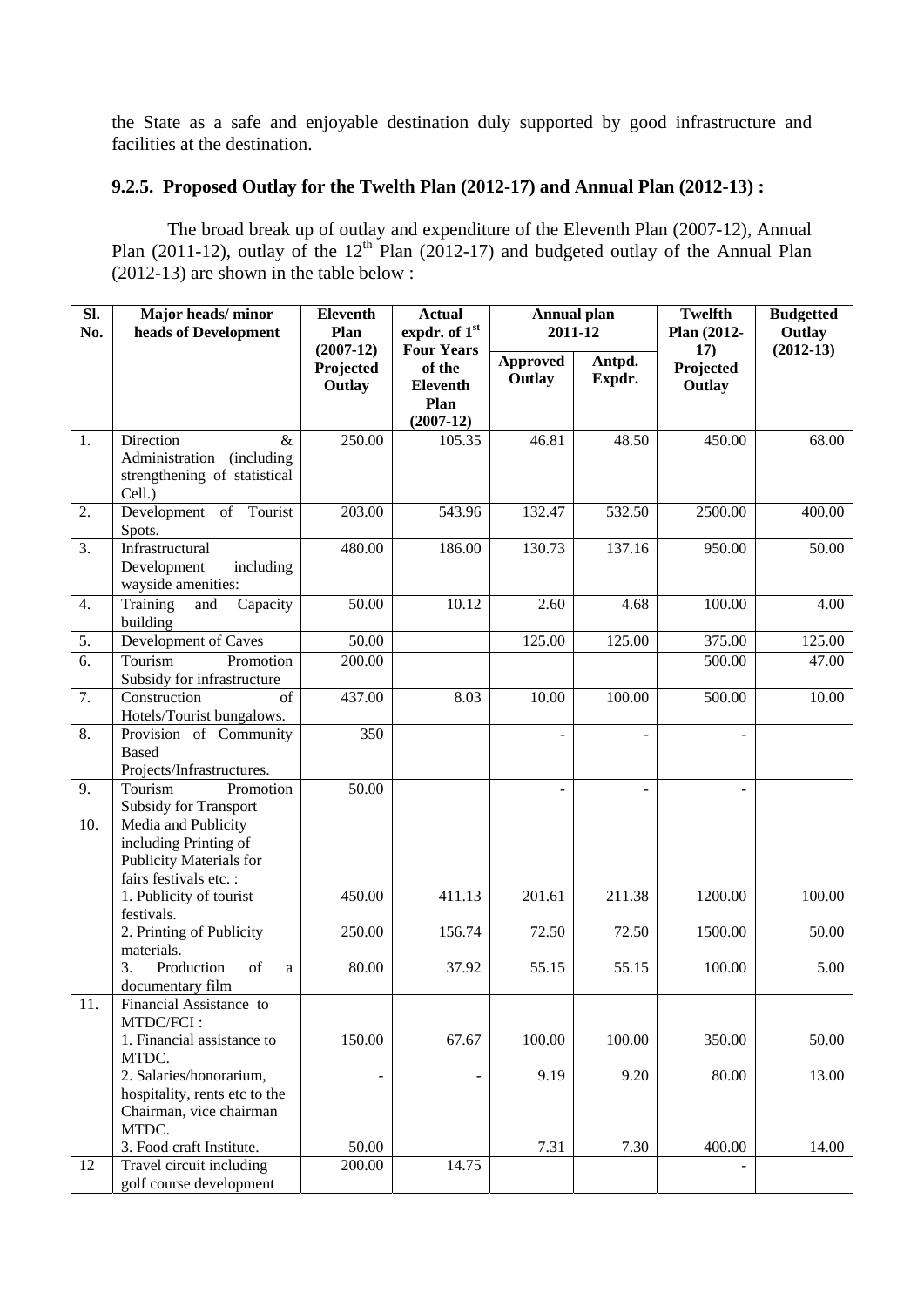| SI.<br>No. | Major heads/minor<br>heads of Development                                                                                          | <b>Eleventh</b><br>Plan            | <b>Actual</b><br>expdr. of 1st                                        | <b>Annual plan</b><br>2011-12 |                  | <b>Twelfth</b><br>Plan (2012- | <b>Budgetted</b><br>Outlay |
|------------|------------------------------------------------------------------------------------------------------------------------------------|------------------------------------|-----------------------------------------------------------------------|-------------------------------|------------------|-------------------------------|----------------------------|
|            |                                                                                                                                    | $(2007-12)$<br>Projected<br>Outlay | <b>Four Years</b><br>of the<br><b>Eleventh</b><br>Plan<br>$(2007-12)$ | <b>Approved</b><br>Outlay     | Antpd.<br>Expdr. | 17)<br>Projected<br>Outlay    | $(2012-13)$                |
| 13         | Promotion Subsidy under<br><b>NABARD</b> Loan                                                                                      |                                    |                                                                       | 50.00                         |                  | ÷,                            |                            |
| 14         | <b>Establishment of Food</b><br>Craft Institute, Hotel<br>Management Institute,<br>tourism related Institute<br>under NABARD Loan. |                                    | 35.44                                                                 |                               |                  | L.                            |                            |
| 15         | <b>Assistance from Financial</b><br>Institution under<br><b>NABARD</b> Loan                                                        |                                    | 600.00                                                                | 650.00                        | 424.00           | ÷                             |                            |
| 16         | Consultant fees/<br>Architectural fees                                                                                             | 20.00                              |                                                                       |                               |                  | 100.00                        |                            |
| 17         | Eco Tourism:<br>1. Purchase of Boats.<br>2. Wild life Tourism.<br>3. Adventure Tourism                                             | 50.00<br>50.00<br>20.00            | 25.00                                                                 |                               |                  | 100.00                        | 5.00                       |
| 18         | Directorate Building                                                                                                               | 60.00                              |                                                                       |                               |                  | 500.00                        | 1.00                       |
| 19         | Hospitality Schemes.                                                                                                               | 50.00                              | 14.18                                                                 | 6.63                          | 7.63             | 75.00                         | 8.00                       |
| 20         | Development of Mir Jumla<br>Heritage Site & Dev. of a<br>Park at Gasuapara, West<br>Garo Hills.                                    |                                    | 170.00                                                                |                               |                  |                               |                            |
| 21         | <b>Establishment of Task</b><br>Force for Tourism Dev.                                                                             |                                    |                                                                       |                               |                  | 20.00                         |                            |
| 22         | Land Acquisition.                                                                                                                  |                                    |                                                                       |                               |                  | 200.00                        |                            |
| 23         | Tourism Mission for IBDP.                                                                                                          |                                    |                                                                       |                               |                  | 5000.00                       | 1000.00                    |
|            | <b>Total</b>                                                                                                                       | 3500.00                            | 2386.29                                                               | 1600.00                       | 1835.00          | 15000.00                      | 1950.00                    |

## **9.3 CIVIL SUPPLIES**

**9.3.1** The Projected Outlay for the Eleventh Five Year Plan (2007-2012) is `**1300.00** 

**Lakhs** and the anticipated expenditure for the Eleventh Plan is ` **622.87 lakhs**. **The Approved outlay for the Annual Plan 2011-2012 is Rs. 150.00 Lakhs which is anticipated to be utilised in full.The Proposed Outlay for the 12th Plan (2012-17) is Rs.850.00 lakhs.The Tentative Budgeted outlay for 2012-2013 is Rs.125.00 Lakhs which include the ACA amount of Rs**.**90.00 Lakhs for Annapurna Scheme.** 

9.3.2 Most of the Schemes implemented during the Eleventh Plan will be continued during the Twelfth Plan period as indicated below:-

**1. MOBILE FAIR PRICE SHOP SCHEME:** This is a continuing Scheme which envisages distribution of essential commodities through Vans in the rural areas. It has been implemented prior to Tenth Plan Period with partial assistance from Government of India. 14 Vans have been acquired and these are deployed in the Districts and Sub-Divisions for use as Mobile Shop in the distribution of essential commodities in the interior and far-flung areas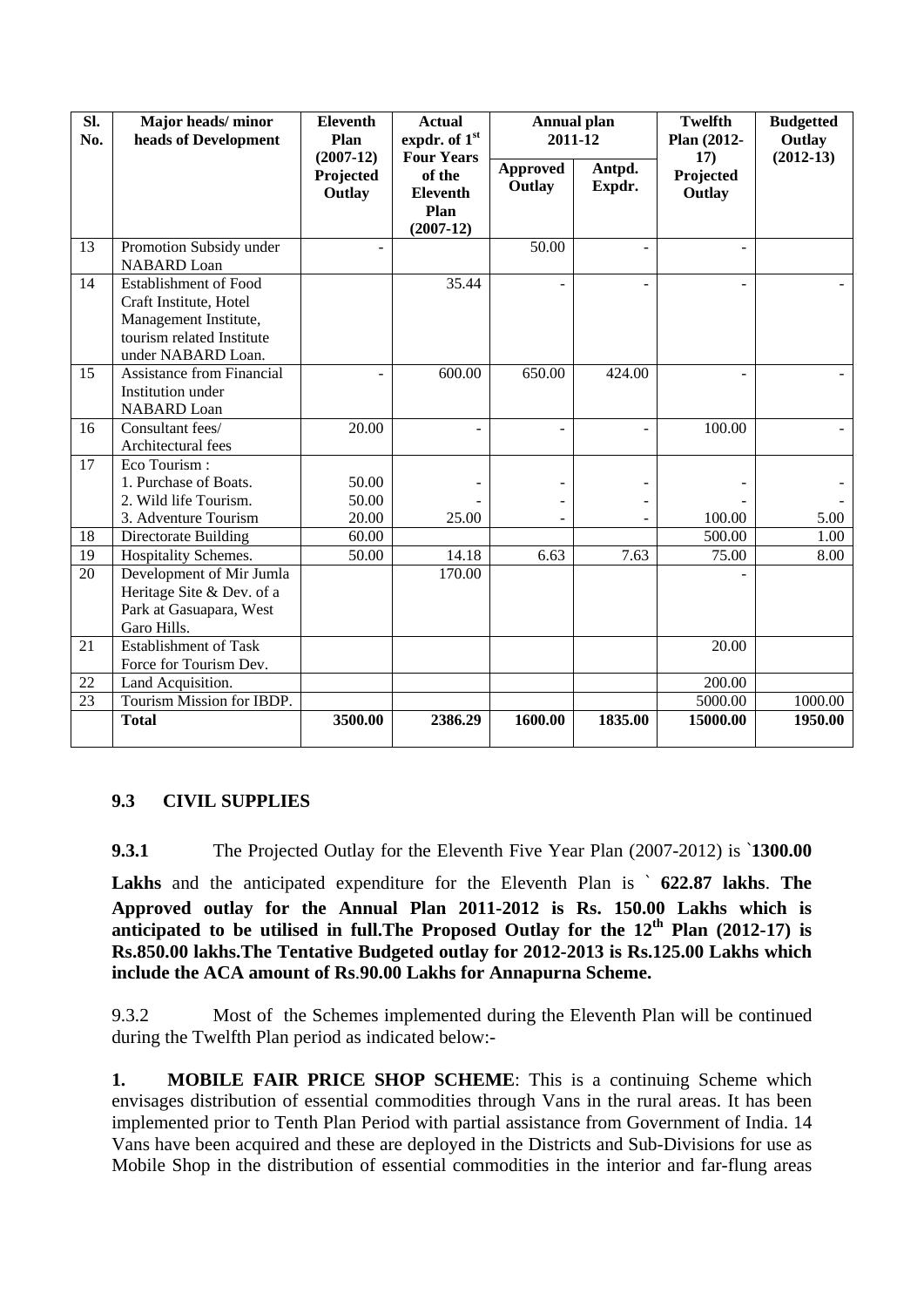and for carrying of P.D.S. commodities from the Wholesale centres to the Fair Price Shop Centres. At present 3 Vans have already been condemned and disposed off, 7 vans are out of order which needs repair or replacement as the case maybe and only 4 Vans are available under the scheme. For maintenance of the existing vans and meeting the expenses in connection with salaries etc. of the drivers, adequate fund is required tobe providedduring the financial Year 2012-13

**2. STATE COMMISSION**: This is a continuing scheme from the Ninth Five Year Plan under the provisions of the Consumer Protection Act, 1986. State Commission is a quasijudicial body at the State level and has been set up under the provisions of the Consumer Protection Act, 1986. It deals with the consumers' disputes/ grievances where the value involved range between Rs.20.00 lakhs upto 1.00 crore. The commission also acts as an appellate authority on the decisions/award of the District fora. Funds are required to pay the salaries of the staff in the State Commission and for office expenses as well as payments for sitting fees to the members of the Commission as per rules laid down by government from time to time including honorarium to the President and Secretary etc. In addition to the State Commission at the State Level, Consumer Courts have also been set in all seven districts as required under the Customer Protection Act, 1986 and these are known as district Fora..The Fora deals with consumer Disputes grievances, where the value involved range between Rs..1.00 upto Rs. 20.00 Lakhs..Funds are required for payment of salaries to the Staff in the District forum, the sitting fees of members of the forum and for office expenses.

**3. CONSUMER AWARENESSPROGRAMME**:- In order to make Consumers aware of the various rights as enshrined in the consumer Protection Act, 1986.Consumer Awareness campaign will be conducted throughout the State.

**4. CONSUMER WELFARE FUND**: Further as per instruction of the Govt of India, the State Government requires to set up Consumers welfare fund and have to deposit as State Share (seed money) which is 25 % of Rs. 10.00 Crores (corpus).For this matter, the State Government has to draw the amount from the Budget provision and credit the same into the separate Head under the Public Account Section that can generate Interest so that the interest earned could be utilised for financing State/ Local level Programme as per GOI's guidelines. The inter-alia of the scheme is to provide financial assistance to Voluntary Consumers Organisation and NGOs etc in order to intensify the consumer awareness campaign in the State.

**5. IMPROVEMENT OF / MAINTENANCE OF STAFF QUARTER-** The Department have constructed a number of official quarters in the District Headquarter at Nongstoin / Tura / Nongpoh / Baghmara and in the Sub-Divisional Headquarter at Khliehriat, Resubelpara during the Ninth and Tenth Plan period. The Department is also planning to construct Official quarters at Williamnagar and Amlarem. For this purpose, as well as for the maintenance and improvement of the official quarters, an amount of Rs.150 lakhs may be provided during the twelfth Five Year Plan period.

**6. COMPUTERISATION**:- The Scheme has been implemented from the Ninth Plan Period.The Department have acquired /purchased computers and accessories in the Directorate all the District Offices and Sub-Divisional Offices in the State.. The Computers are utilized for storing of important records/data printing and sending e-Mail message and transmitting of various reports and returns to Govt. of India. Therefore, maintenance and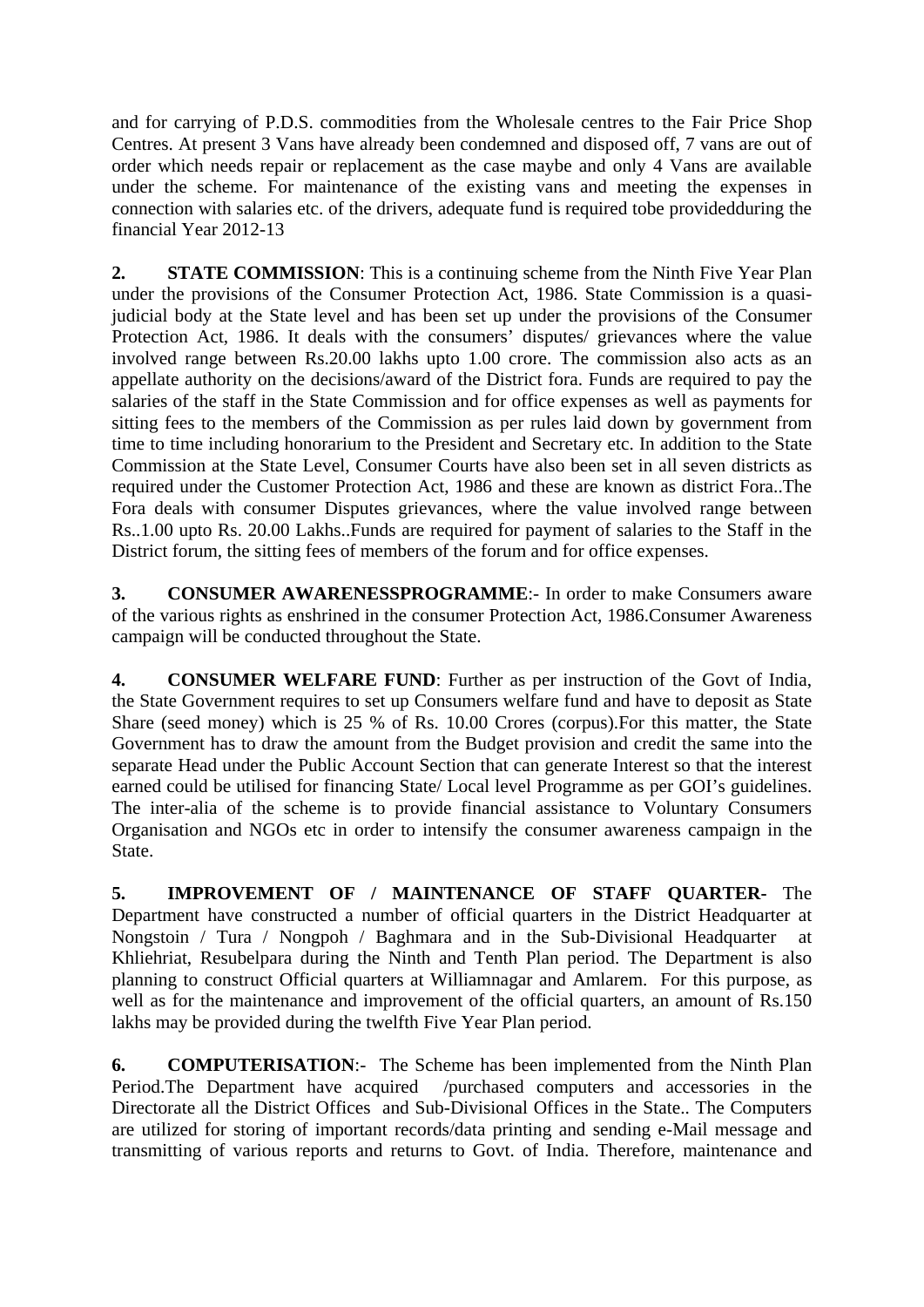rectification of computers and purchase of computers consumable etc.are required to be done from time to time.

**7. FAMILY IDENTITY CARD:-** Under the Targetted PDS, the families covered at present are classified as follows:-

| Above Poverty Level (APL)        | $=$ | 2.66,078 Nos  |
|----------------------------------|-----|---------------|
| <b>Below Poverty Level (BPL)</b> | $=$ | 1, 12,800 Nos |
| Antyodaya Anna Yojna (AAY)       | $=$ | 70,200 Nos    |

 The Department is also planning to issue APL cards to all the APL families in the State in order to exercise transparency in the implementation of PDS. At Present APL cards have been issued only to APL families of Greater Shillong, Tura, and Jowai whereas the issue of APL cards in the remaining areas of the State is yet to be achieved.

8. **ANNAPURNA OF NSAP SCHEME**:- Under the scheme, 10 Kgs of rice are supplied free of cost per ;month to each indigent old age Person not covered under the National Old Age Pension scheme. The scheme which has been implemented with effect from January, 2002 has been transferred to state Plan with effect from 2002-2003 for which fund has been provided under ACA

**9. ANTYODAYA ANNA YOJNA**: - It has been implemented in Meghalaya with effect from 2001 as per guideline of the Govt. of India. It covers the poorest of the Poor families in the state.35 Kgs of rice are supplied per household per month at the price of Rs. 3.00 P per KG. A total of 70, 200 AAY families are covered under the scheme. It may be stated that AAY .rice is allotted by the Govt of India for lifting from the Food Corporation of India at the price of Rs. 300/- per quintal. At the same time Govt. of India have fixed the issue price at Rs.3.00 per kg with the instruction that the transport cost and other incidental charges in connection with the implementation of the scheme should be borne by state Government.Hence the need to provide fund under plan sector in the state plan budget to facilitate implementation of the scheme.

10. **ACQUISITION OF LAND FOR STORAGE PROJECT VIS-A-VIS PAYMENT OF LAND COMPENSATION COST thereon:-**One of the main thrust of the Govt of India in its commitment to enact the National Food Security Bill, is to take necessary steps to develop adequate infrastructure designed and constructed on scientific basis for storage of food grains at state, district and block level as the case may be to regulate better distribution and to facilitate building up of adequate buffer stocks. It is because of this objective that this Department have received offers from the Govt of India as well as from the FCI to identify suitable plots of land in all District and Sub-Divisional Headquarters for construction of godowns ranging from 500 MT to 10000 Mt storage capacities in different locations. However, in view of the fact that the availability of land with the Government is limited and in some instances, although Government land is available, the location of the same is found unsuitable for the project in hand, it therefore consider appropriate for the Department to acquire suitable plots of land from the general public.

**9.3.3. Programmes for 2012-13:-** The amount of Rs. 125.00 Lakhs will be utilised for continuation of the on-going schemes/programmesnamely distribution of Essential Commodities through Vans/Fair Price Shops in the urban/rural areas and far - flung areas under the supervision/control of the Deputy Commissioners/ Sub-Divisional Officers, enumeration of urban households in the State for the purpose of issuing computerized Family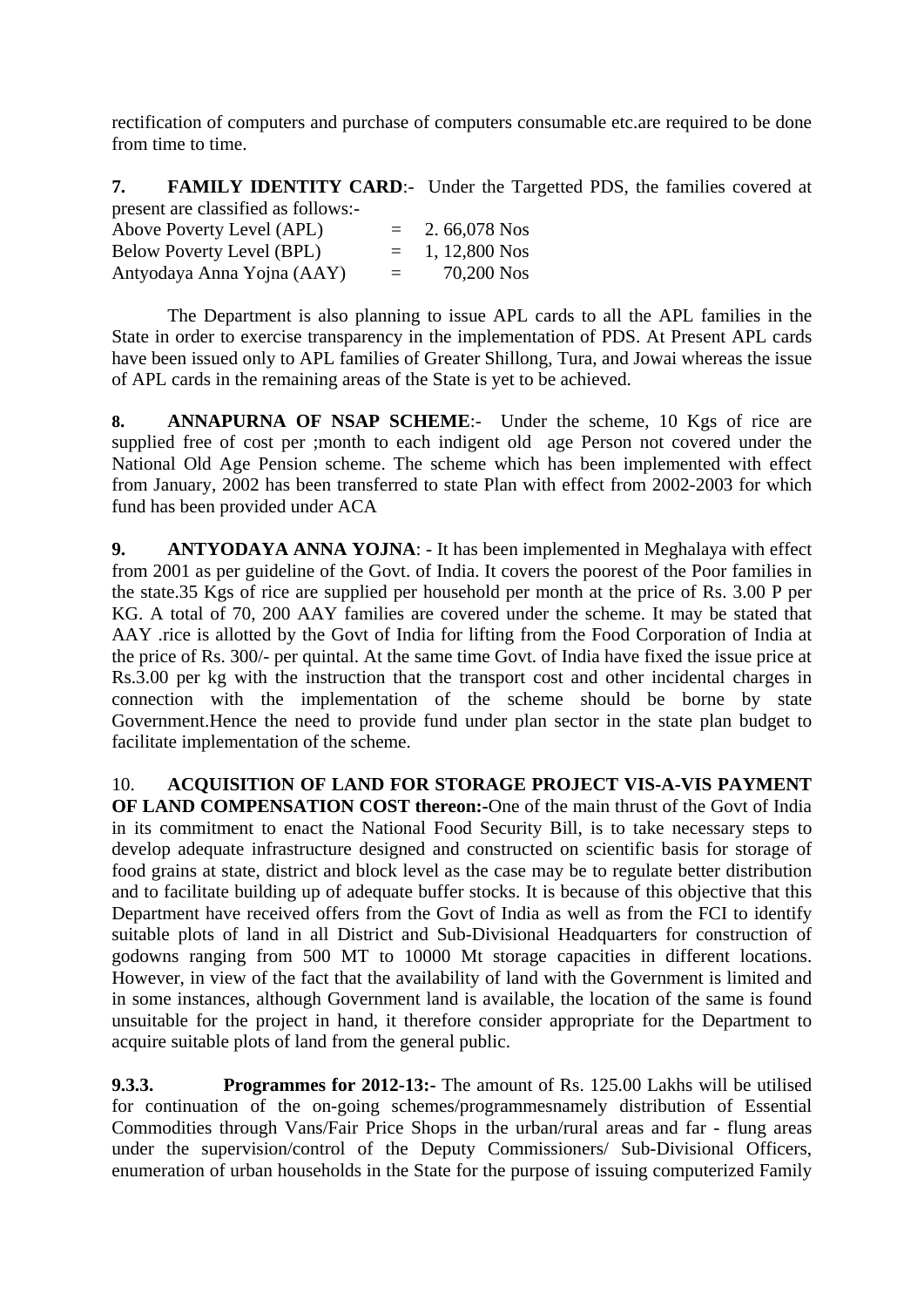Identity Card..The State Commission at the State level and the District Fora at the District level deals with the consumers' disputes/ grievances and the State Commission also act as an appellate authority on the decisions/award of the District fora. Consumer Awareness Programme throughout the State are organized by the Deputy Commissioners/ Sub-Divisional Officers alongwith the Local Dorbars/ NGOs and Public Leaders to create awareness amongst the public consumer about the implementation and functioning of the Targetted Public Distribution System in the State, and for redressal of their grievances/ rights as stipulated in the Consumer Protection Act, 1986. The Annapurna – NSAP Scheme is implemented under which 10 Kgs. of Rice is provided free of cost per month to each indigent Old Age Person not covered under the National Old Age Pension Scheme.

The Antyodaya Anna Yojana scheme is a Central Sector Scheme and provides for distribution of Foodgrains (Rice) to the poorest Families at 35 Kilograms per Family per month at the rate of  $\degree$  3/- per Kg.

|                |                             |             |                           |                            |             |                       | (Rs.in Lakhs)    |
|----------------|-----------------------------|-------------|---------------------------|----------------------------|-------------|-----------------------|------------------|
| SI.            | <b>Name of Schemes</b>      | $11th$ Plan | I <sup>st</sup> Four Year | <b>Annual Plan 2011-12</b> |             | $12^{\text{th}}$ Plan | <b>Tentative</b> |
| N <sub>0</sub> |                             | $(2007-12)$ | $(2007-11)$               |                            |             | $(2012-17)$           | <b>Budgeted</b>  |
|                |                             | Projected   | Actual                    | Outlay                     | Anticipated | proposed              | Outlay           |
|                |                             | outlay      | <b>Expenditure</b>        |                            | Expenditure | Outlay                | 2012-13          |
| (a)            | Mobile Fair Price Shop      | 70.00       | 66.08                     | 24.87                      | 24.87       |                       |                  |
| (b)            | <b>State Commission</b>     | 50.00       | 39.82                     | 14.97                      | 14.97       |                       | 7.50             |
| (c)            | District Forum              | 65.00       | 51.85                     | 18.70                      | 18.70       |                       |                  |
| (d)            | protection<br>Consumer      | 30.00       | 8.25                      | 5.00                       | 5.00        |                       | 6.50             |
|                | <b>Awareness Programme</b>  |             |                           |                            |             |                       |                  |
| (e)            | Improvement                 | 20.00       | 12.49                     | 4.46                       | 4.46        |                       | 3.00             |
|                | Maintenance of Staff        |             |                           |                            |             |                       |                  |
|                | quarters                    |             |                           |                            |             |                       |                  |
| (f)            | Computerization             | 25.00       | 6.00                      | 2.00                       | 2.00        |                       | 3.00             |
|                | Xerox Machine               |             |                           |                            |             |                       |                  |
| (g)            | <b>Family Identity Card</b> |             | 21.00                     | 5.00                       | 5.00        |                       | 15.00            |
| (g)            | Annapurna                   | 340.00      | 267.38                    | 75.00                      | 75.00       |                       | 90.00            |
| (h)            | Antyodaya<br>Anna           | 700.00      |                           |                            |             |                       |                  |
|                | Yojana (New Scheme)         |             |                           |                            |             |                       |                  |
|                | <b>TOTAL</b>                | 1300.00     | 472.87                    | 150.00                     | 150.00      | 850.00                | 125.00           |

|  |  | 9.3.4. The broad schematic outlays proposed for 2012-13 are shown in the Table below: |
|--|--|---------------------------------------------------------------------------------------|
|  |  |                                                                                       |

#### **9.4 SURVEY AND STATISTICS**

**9.4.1.** The Directorate of Economics and Statistics is responsible for Statistical activities in the planning process of the State as well as to monitor and evaluate the different programmes. The main objective of the State Statistical System is to take up the responsibility to collect, to generate and disseminate reliable and timely data covering various facets of the economy, society and the polity. The Directorate is the Nodal agency which is responsible for all Statistics related activities in the State. The main objective of the State Statistical System is to collect and disseminate reliable and timely data in the State.

#### **9.4.2. Achievement of the Eleventh Plan :**

 The work programmes taken-up during the Eleventh Plan period were the expansion of the coverage under the Agriculture Statistics with special emphasis on Crop Insurance Scheme. Besides, the Directorate deals with wide ranging activities in maintenance, processing and dissemination of Statistical data in various areas and subject. Qualitative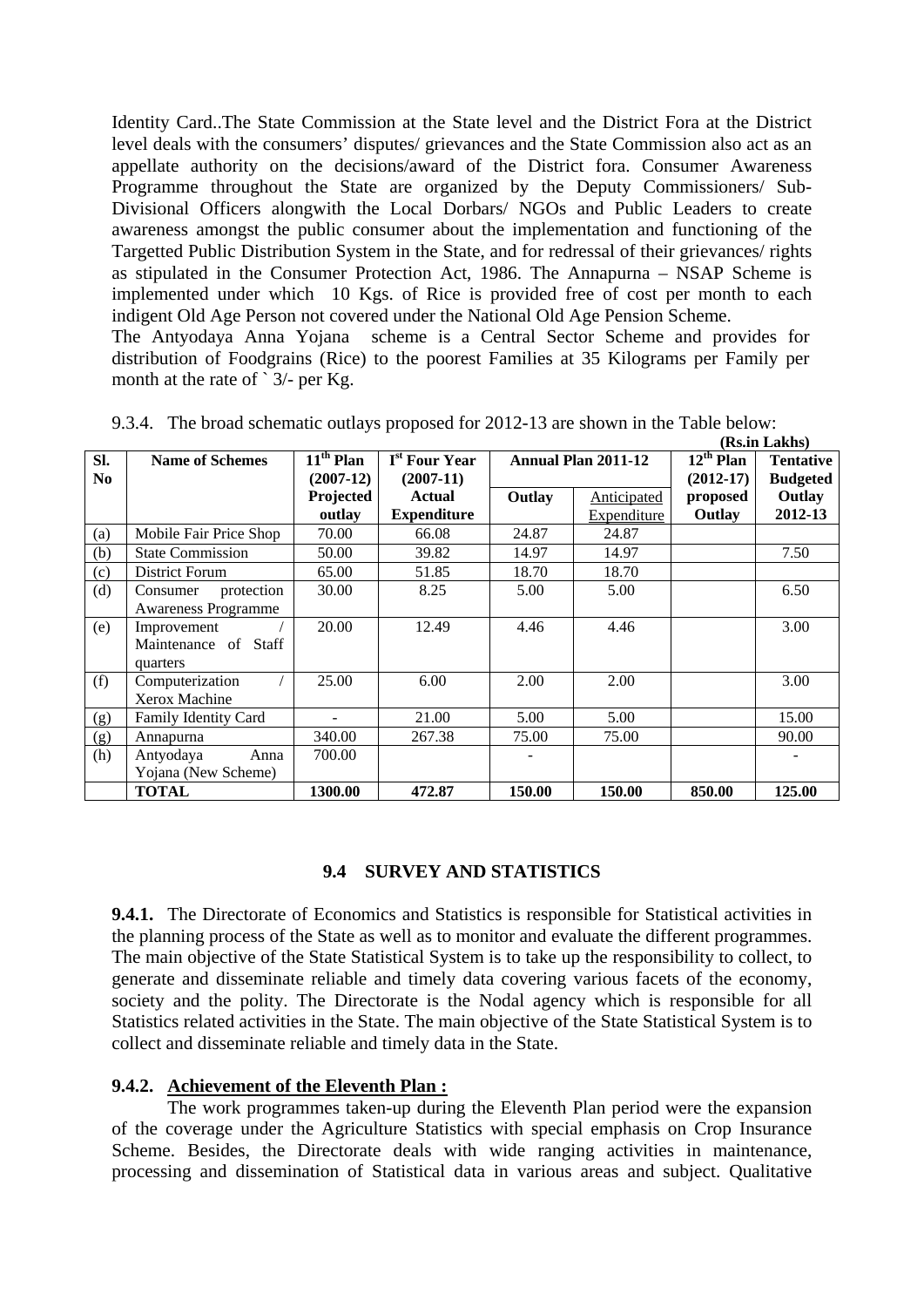improvement were attempted during the Plan period so as to match with a quantitative aspect, Socio-economic Survey, Census of State Government Employees, Estimates of State Income and Compilation and Publication of various Statistical information, reports etc., were taken up during the Eleventh Plan Period.

 The remaining back-log of the estimates of State Income at the end of the Eleventh Plan is proposed to be taken up during the Twelfth Plan period. Estimates at constant at current prices series have been take up and brought out from year to year. Preliminary attempts for District estimates and the input-output transaction table have also been initiated during the fag end of the Eleventh Plan period. The coverage of the Crop estimation Survey with emphasis on Crop Insurance Scheme has been expanded both intensively and extensively. The quality and timeless of completion of the National Sample Survey has been achieved.

During the Eleventh Plan period, the Directorate have brought out the publication namely, (i) Where Do We Stand in 2006 Meghalaya in North East and India and the World.

## **9.4.3 Ongoing Schemes during the 12thPlan :**

**1.Annual Survey of Industries**:- Industrial Statistics are essential to be collected especially for Meghalaya as advancement of this sub – sector in the economy is very much shy. Absence of such statistics posed some economic data gap for planning purposes. Though collection of industrial statistics falls under the collection of statistics Act 1953, yet the Directorate of Economics and Statistics along with other concerned Department are yet to streamline the units to furnish the annual data. These statistics have become more important as the value added from registered manufacturing is to be estimated in the State Domestic Product. In addition, other information in respect of Capital Formation, salaries and wages and number of workers could be provided for the State in respect of registered manufacturing.

**2**. **National Income Estimation**:- The estimate of State Domestic Product has become a regular programme of this Directorate for measuring the economic development in the State. In order to reflect the economy of the State estimation of the Gross/Net Domestic Product of the State alongwith per capita income which provide useful indicator for assessing the growth of the Economy as well as the standard of living of the people in the State has been taken up by the Directorate. The Directorate has brought out the estimates of State Domestic Product at Current Prices and Constant Prices every year.

**3. Training Unit**: The Directorate of Economics and Statistics deals with various statistical methods in the preparation of reports and statistical information under different programmes. Government of India provides service training and Refresher courses to the Senior Statistical personnel and the middle level officials of the State Statistical Bureau in the Country. But all Statistical personnel could not be deputed for training as seats for such training are limited. Therefore, training to junior staff is to be taken up by the State Directorate periodically. A training unit at the Directorate is required to be set up to conduct various courses under different statistical programmes and resource person are to be invited to deliver lectures by way of payment of honorarium, etc.

**4. Price and Market Intelligence Statistics** : With a view to provide more information for compilation and dissemination of price statistics such as retail price, wholesale price and also to facilitate construction to Consumer Price Index with particular reflection of the changes over time of the retail prices in both Urban and Rural Centre, it is necessary to improve that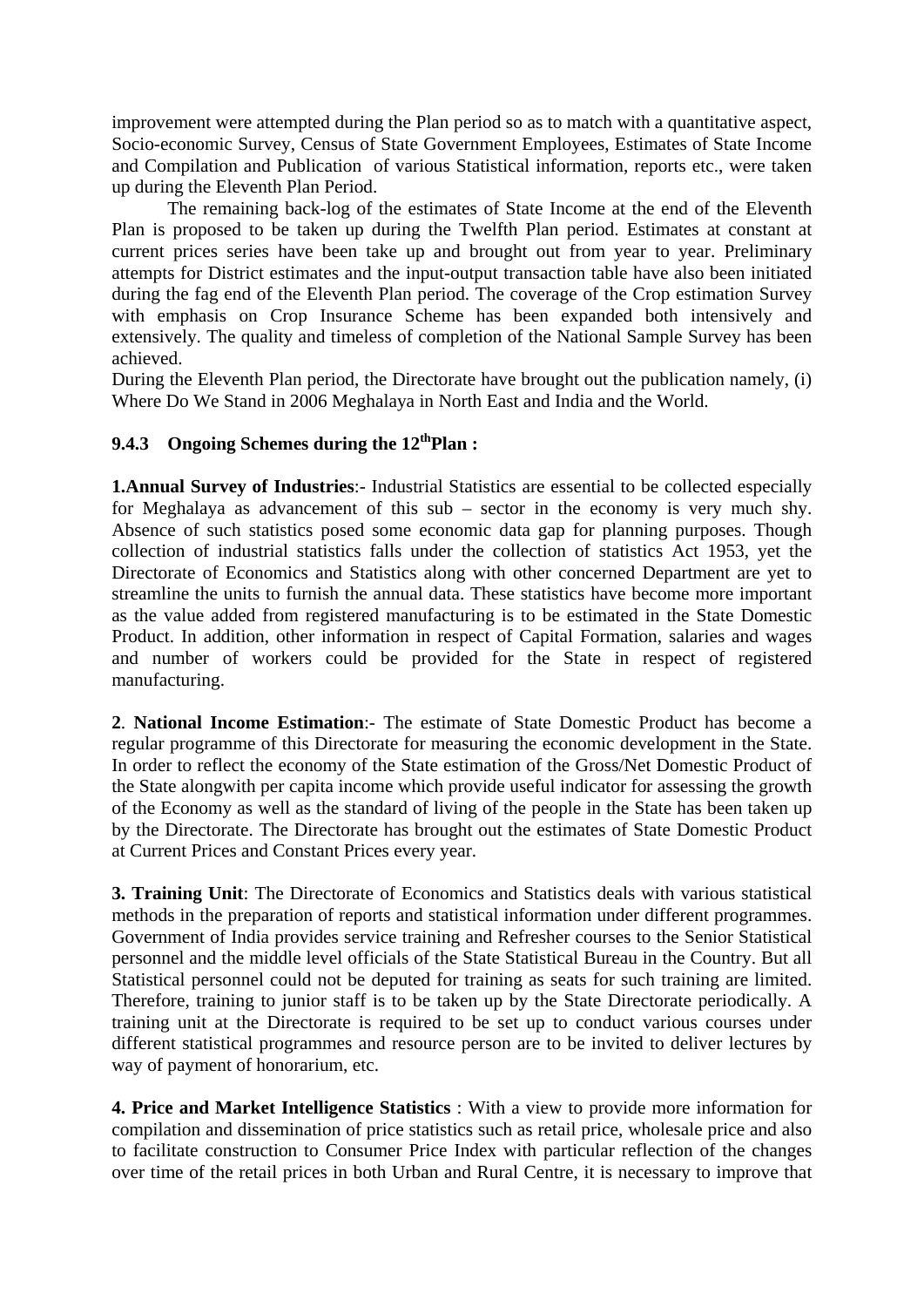data collection at the primary level and also to enlarge the system of collection of Farm Harvest Prices in the State. In order to meet the growing demand for current information relating to the trend in the movement of retail prices of essential commodities, it is desirable that monitoring of the prices of essential commodities be take up in the important centres.

**5. Agricultural Statistics Division :-** Agricultural Statistics which includes land use, Crop pattern, crop yield/production, irrigation or crops irrigated area. In view of the absence of land records and being non- cadastrally surveyed in the State, the reliability of estimates of crop, area and production are not satisfactory. In order to obtained a reliable or near accuracy Agricultural Statistics can be made only through a special survey of scheme like 'Establishment of an agency for reporting crop area Statistics' (EARAS) which may be taken up under Centrally Sponsored Scheme during the Twelfth Year Plan. To improve the estimation of Crop Area and Production in the field of Agriculture Statistics in the State, the Directorate is intending to introduce the Global Positioning System (GPS) which will be used for conducting the Crop Cutting Experiments and enhance the accuracy of the results of the estimates.

**6. Data Rank & Electronic Data Processing (Crop Insurance Scheme)** :- Under Crop Insurance Scheme, maintaining of the existing staffing pattern has to be taken up during the Twelfth Plan Period. As per the scheme 20 crop cutting experiments are required to be conducted per crop in each block, as such 100 crop cutting experiments are to be conducted per block for 5 notified crops.

**7. National Sample Survey** :- The new strategies proposed under this Scheme during the Twelfth Plan Period are:-

i. To initiate pooling of State Sample and Centrally Sample Survey result and ii. To take up Survey of Common local interest, requires strengthening of man power in the field as well at the State Headquarter for quality of data, scrutiny, tabulation, compilation and preparation of report.

**8. Housing and Social Statistics :-** With the increase in the coverage of Statistics in areas such as Health, Education, Environment, etc another important statistics which throw a very important information on the human living conditions is the Housing  $\&$  Building Statistics, the Government of India has recognized the need for a regular setup and system for collection of Housing & Building Statistics and has made the National Building Organisation (NBO) as the Nodal Agency for the collection and dissemination of Housing and Building Statistics in the country. The Directorate of Economics and Statistics is the agency to collect the Housing and Building Statistics from the different State government Organisation and local bodies and forward the same to the National Building Organization.

**9. Publication and Reference Division** : Maintenance and dissemination of Statistical data at the State Level is done through compilation and scrutiny of data for presenting factual reports in various fields and areas and also depicting the Socio-economic development of the State in maps and charts.

**10**. **Economic Census** : Core Scheme: The conduct of Economic Census is a joint effort of Central and State Statistical Organisation, Government of India and the State Directorate of Economics and Statistics as Planned from time to time. The Census is on the unorganized segment of economy like un-registered manufacturing, trade hotels and restaurants, construction and services where no information on input, output, employment and inventory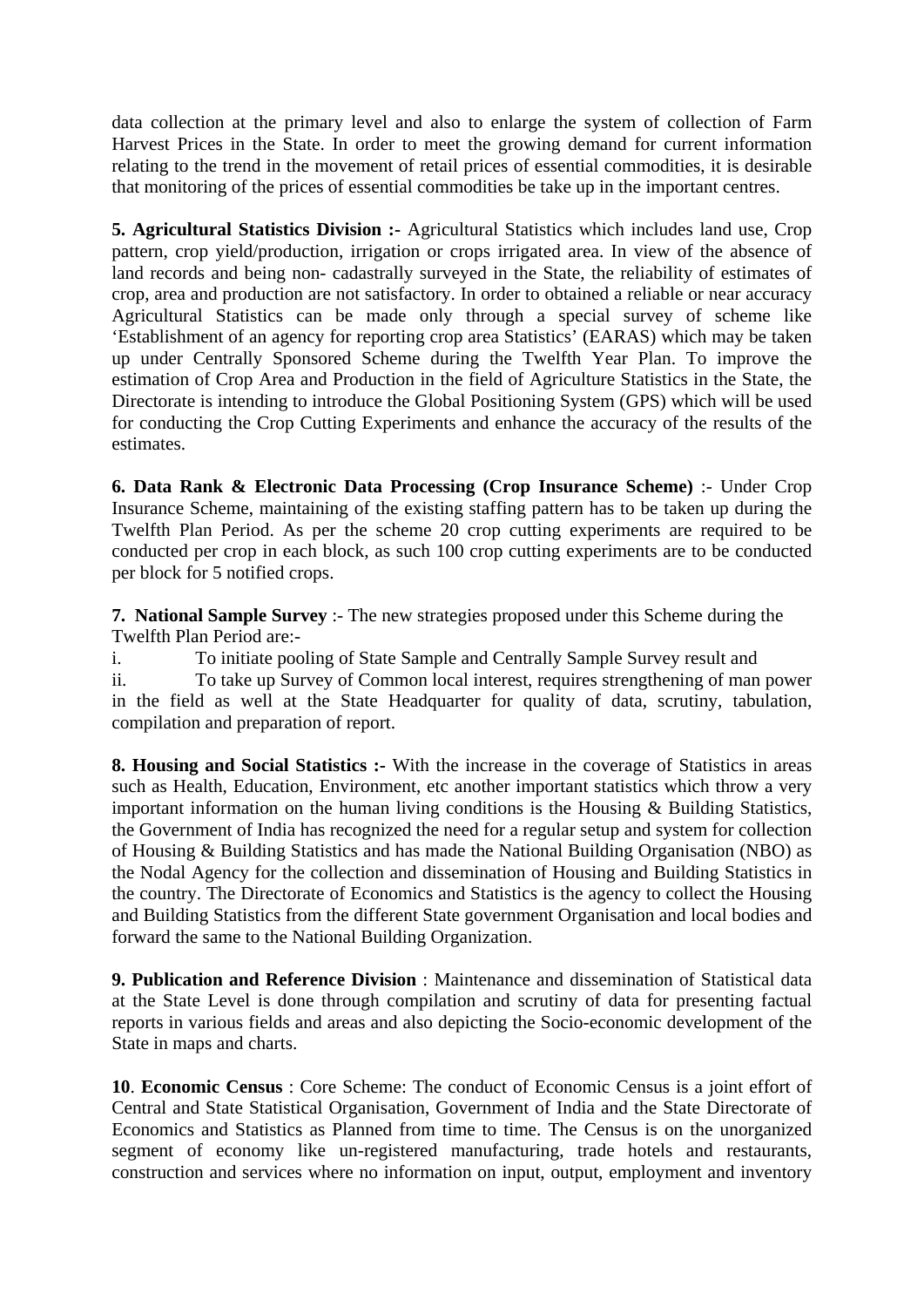of fixed assets are available from the un-organised sectors of non-agricultural economy as well as agricultural sectors excluding crop production and plantation.

**11. Modern Data Processing Unit** : Computerization of various statistical data of different works Programmes of the Directorate have been taken up and also help in analysis and processing of data as well as in quick dissemination of statistical data/results in the form of computer print out. The importance of Electronic Data Processing for modernizing data processing requires the use of information technology tool have become indispensable to reducing time lag between the completion of field work and production of final tables by suitably decentralizing the computer scrutiny and correction of error. Therefore, keeping in view the vastness of data collected through various sample surveys and increased activities, the Directorate of Economics and Statistics has accorded high priority to the computerization programme for timely generation of results as well at District and Block level. To develop databases at district level for planning, monitoring and evaluation, the networks of 7(seven) district statistical offices and Directorate of Economics and Statistics needs establishing and strengthening of IT infrastructure and manpower.

## **9.4.4. New Schemes Proposed for the Twelfth Plan :**

 **1. District Income Estimation:** With a view to reflect the disparity and growth of economy at district levels. It is felt that the estimation of Gross Net Domestic Product of the District be formulated during the next Twelfth Plan period so that proper planning process at the grass root levels would be taken up.

**2. Budget Analysis :** The Budget documents are the important financial information of Government as well as Local Bodies. The importance is mainly that they present in detail the various estimates according to sources and amount of revenue and expenditure which are also of use in the process of resources mobilization. On the basis of these documents, attempts are made to recast the various transactions into meaningful categories. By virtue of such classification expenditures and receipts by economic categories could enable to understand the general effect on the economy. Further, purpose classification thereby shows how expenditure according to different types provided directly/financed by State Government through current or capital grants or loans.

**3.** Under the recommendation of the Technical Advisory Committee, all State Government are required to prepare and compile the indices of Industrial Production on monthly basis. This is in consonance with the commitment by Government of India in Parliament to make compilation and preparation of indices of Industrial production compulsory. Therefore a scheme under the compilation and preparation of indices of Industrial Production is proposed to be taken up in the Twelfth Plan period

**4. Construction of Office and residential Building at the Directorate and District Headquarter :** In view of the land allotted under the new complex of the State Government in different District Headquarters, construction work of the office and staff quarters is proposed during the Twelfth Plan Period. Since the inception of the State, the Directorate of Economics and Statistics is housed in the old Assam type building. The Directorate requires having a new permanent structure of its own. The construction works are proposed to cover the Directorate and all the District Offices (which are not having their own buildings) during the next five years of the Twelfth Plan.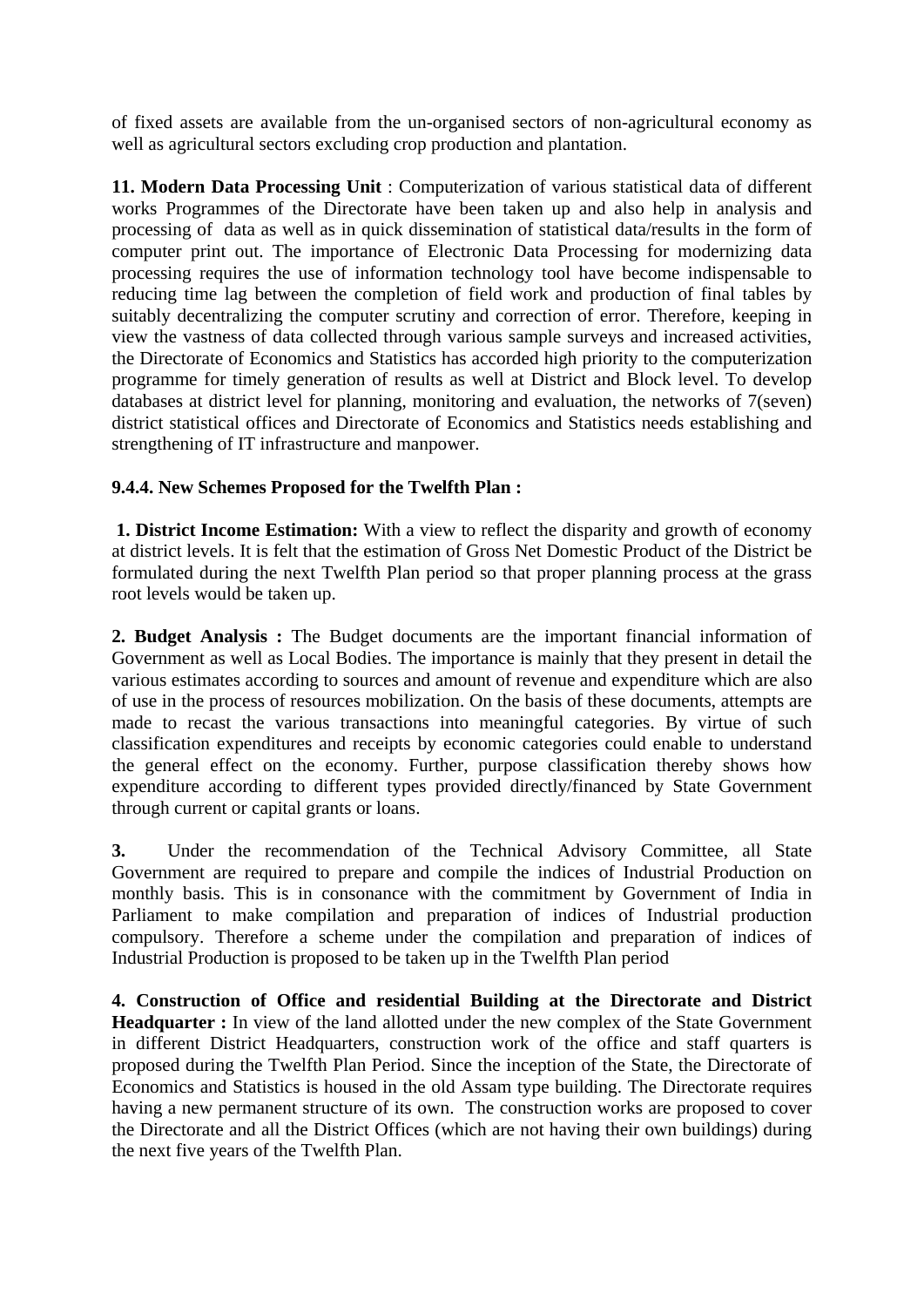**9.4.5.** The Proposed Outlay for the Eleventh Plan (2007-12) was Rs 1400.00 lakh and the actual expenditure during the first four years was Rs 751.28 lakh. The agreed outlay for Annual Plan 2011-12 is Rs 250.00 lakh and the anticipated expenditure for the year is Rs 250.00 lakh. **The Proposed Outlay for the 12th Five Year Plan is Rs 1500.00 lakh and the Proposed Outlay for the Annual Plan 2012-13 is Rs 135.00 lakh**.

**9.4.6.** The broad break-up of the expenditure of Survey and Statistics during the first four years of the  $11<sup>th</sup>$  Five Year Plan, the Proposed Outlay for the  $12<sup>th</sup>$  Five Year Plan and the Annual Plan 2012-13 are indicated below :-

|                |                                                                                                                                               |                                                                        |                                                                                      |                             | (Rs in lakh)                                           |                                                                      |                                       |  |
|----------------|-----------------------------------------------------------------------------------------------------------------------------------------------|------------------------------------------------------------------------|--------------------------------------------------------------------------------------|-----------------------------|--------------------------------------------------------|----------------------------------------------------------------------|---------------------------------------|--|
| S1.<br>No.     | Name of Scheme                                                                                                                                | 11 <sup>th</sup><br>Plan<br>Projecte<br>d Outlay<br>$(2007 -$<br>2012) | Actual<br>Expenditur<br>e of first<br>four years<br>of the 11th<br>Five Year<br>Plan | Annual<br>Plan -<br>2011-12 | Anti<br>Expenditur<br>e of Annual<br>Plan -<br>2011-12 | 12th<br>Plan<br>Projecte<br>d Outlay<br>(at 2011<br>$-12$<br>prices) | Propose<br>d Outlay<br>for<br>2012-13 |  |
| $\bf{0}$       | 1                                                                                                                                             | $\overline{2}$                                                         | 3                                                                                    | $\overline{\mathbf{4}}$     | 5                                                      | 6                                                                    | $\overline{7}$                        |  |
| 1              | (01) State Statistical<br>Organisation                                                                                                        | 435.00                                                                 | 314.11                                                                               | 107.63                      | 107.63                                                 | 382.00                                                               | 48.30                                 |  |
| $\overline{2}$ | (04) Annual Survey of Industries                                                                                                              | 25.00                                                                  | 19.17                                                                                | 5.80                        | 5.80                                                   | 57.50                                                                | 11.50                                 |  |
| 3              | (06) Bulletin, Handbook and<br>Abstract etc                                                                                                   | 5.00                                                                   | 3.18                                                                                 | 0.87                        | 0.87                                                   | 10.00                                                                | 2.00                                  |  |
| 4              | (12) Training Unit                                                                                                                            | 5.00                                                                   | 3.46                                                                                 | 0.84                        | 0.84                                                   | 25.00                                                                | 5.00                                  |  |
| 5              | (13) Strengthening of price<br>section                                                                                                        | 5.00                                                                   | 2.35                                                                                 | 0.84                        | 0.84                                                   | 30.00                                                                | 6.00                                  |  |
| 6              | (16) Data Rank & Electronic<br>Data Processing                                                                                                | 510.00                                                                 | 309.41                                                                               | 99.37                       | 99.37                                                  | 300.00                                                               | 39.70                                 |  |
| $\overline{7}$ | (17) Agriculture Statistics<br>Division                                                                                                       | 55.00                                                                  | 27.41                                                                                | 13.40                       | 13.40                                                  | 85.50                                                                | 5.00                                  |  |
| 8              | (18) National Sample Survey<br>Division                                                                                                       | 70.00                                                                  | 44.50                                                                                | 15.50                       | 15.50                                                  | 20.00                                                                | 4.00                                  |  |
| 9              | (20) Establishment of Modern<br>Data Processing Facilities                                                                                    | 10.00                                                                  | 5.21                                                                                 | 1.00                        | 1.00                                                   | 10.00                                                                | 2.00                                  |  |
| 10             | (22) Strengthening of<br>Publication and Reference<br>Division                                                                                | 10.00                                                                  | 22.48                                                                                | 4.75                        | 4.75                                                   | 80.00                                                                | 11.50                                 |  |
| 11             | <b>Construction of Building</b><br>(Directorate & District Staff<br>Quarter and Office Building for<br>Baghmara, Nongpoh & Jowai<br>Shillong) | 270.00                                                                 | 0.00                                                                                 | 0.00                        | 0.00                                                   | 500.00                                                               | 0.00                                  |  |
|                | <b>TOTAL</b>                                                                                                                                  | 1400.00                                                                | 751.28                                                                               | 250.00                      | 250.00                                                 | 1500.00                                                              | 135.00                                |  |

#### **9.5. AUTONOMOUS DISTRICT COUNCILS**

**9.5.1.** The District Councils are the Autonomous bodies constituted under the Sixth Schedule of the Constitution of India .They have been invested with certain powers not only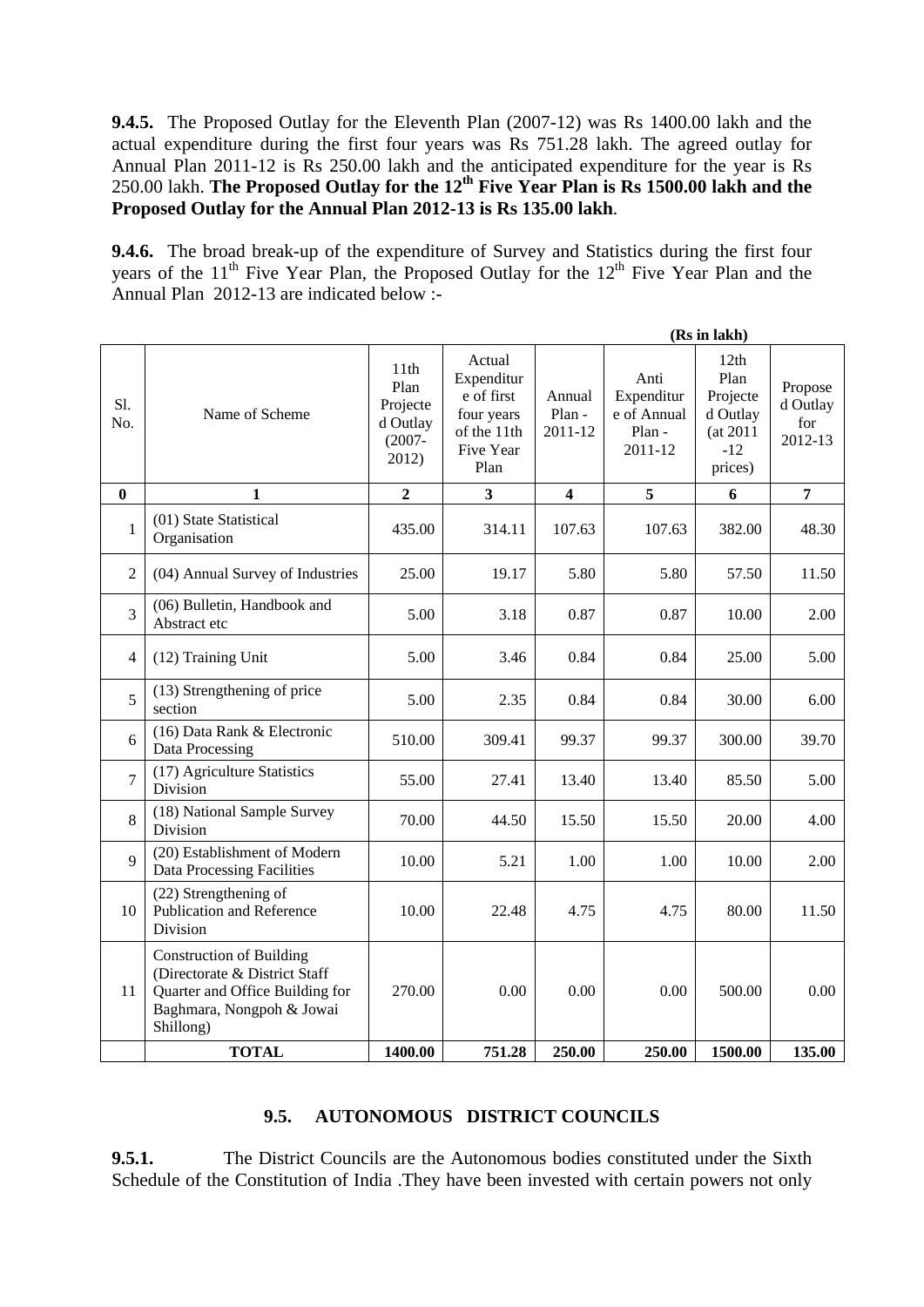for legislation and administration in respect of tribal interest, but, also with executive and judiciary powers. However, since the Autonomous District Councils have a narrow resource base, the State Government in consultation with the Planning Commission have been extending Grant-in-aid to them from time to time under the State Plan to enable them to take up rural development programmes in areas like approach roads, bridges, foot paths, drinking wells, Village markets, play grounds etc. Grant-in-aid is also given for the construction of the District Councils' administrative and functional buildings. The fund available each year is divided among the three Autonomous District Councils of Khasi Hills, Garo Hills and Jaintia Hills in the ratio of 9:8:3.

**9.5.2.** Against the projected Eleventh Plan (2007-2012) outlay of **`.4000.00lakh** for this sector, the actual expenditure during the first four years of the Plan was **`.999.52 lakh**. The approved outlay for the Annual Plan 2011-12 is **`.360.00 lakh** and the anticipated expenditure is **`.191.00 lakh**. **The proposed outlay for the District Councils for the Twelfth Plan (2013-17) is `.2800.00 lakh. The Annual Plan 2012-13 budgetted allocation of`.415.00 lakh** has been provided.

**9.5.3.** The break up of the Twelfth Plan (2012-17) and the Annual Plan 2012-13 are indicated in the Table below:-

|                       |                                                                           |                                                         | (Rs. in lakhs)                         |
|-----------------------|---------------------------------------------------------------------------|---------------------------------------------------------|----------------------------------------|
| SI.<br>N <sub>0</sub> | <b>Items</b>                                                              | <b>Twelfth Plan (2012-17)</b><br><b>Proposed Outlay</b> | Annual Plan 2012-13<br>proposed Outlay |
|                       |                                                                           | 3.                                                      |                                        |
|                       | Financial assistance to District<br>Councils for their own Plan<br>Scheme | 2464.00                                                 | 365.20                                 |
| 2.                    | <b>Construction of District</b><br><b>Council Buildings</b>               | 336.00                                                  | 49.80                                  |
|                       | Total                                                                     | 2800.00                                                 | 415.00                                 |

#### **9.6 LEGAL METROLOGY**

**9.6.1** Legal Metrology formerly known as Weights & Measures is responsible for maintaining accuracy and Uniformity of all weights & measures, weighing and measuring instruments used by the Government, Semi Government, Factories, Industries, Traders etc in hats, markets and other trading premises/establishments in the State. It also implements and enforces the various provisions of the Legal Metrology Act, 2009, the Legal Metrology (Packaged Commodities) Rules, 2011, and the Meghalaya Legal Metrology (Enforcement) Rules, 2011. During the Eleventh Five Year Plan 6 (Six) Nos. of Working Standard Laboratories were sanctioned by the Government of India under the Scheme "Strengthening of Weights & Measures Infrastructures of State's/UT's" and 2 (two) Nos. of Mobile Test Kit for testing of weighbridges were supplied free of cost.

 **The Projected Outlay for the Eleventh Five Year Plan (2007-2012) is `**

**400.00 lakhs and the anticipated expenditure is ` 258.91 lakhs. The Approved outlay for 2011-12 is Rs. 85.00 lakhs which is expected to be utilised in full**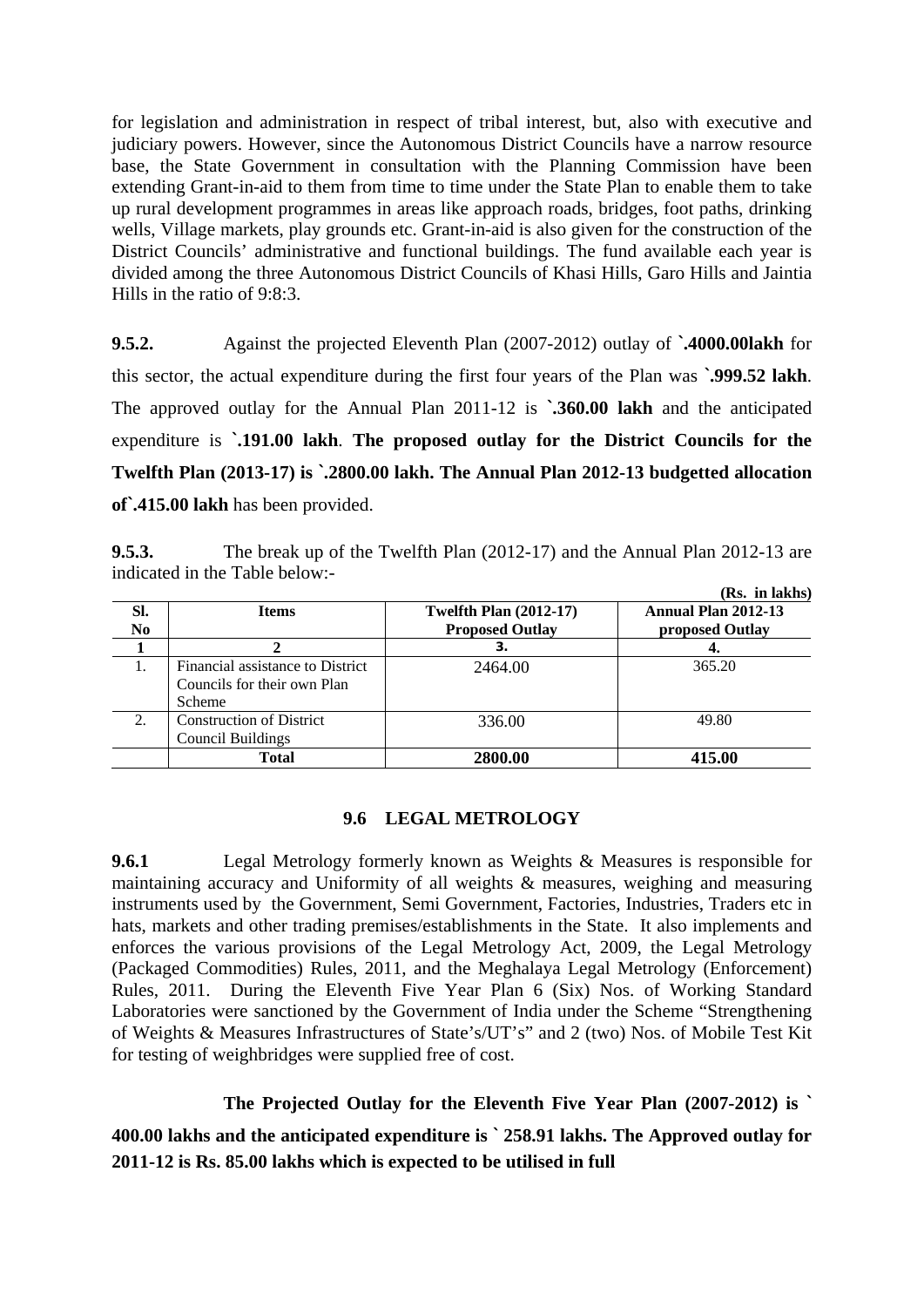**9.6.2** For protecting the interest of the Consumers especially with the increase in the population of the Traders in various parts of the State, Up gradation of human resource development, maintenance of infrastructure especially for standardisation of the Working Standards and Secondary Standards etc, is proposed to be taken up during the Twelfth Plan

period. **The Proposed Outlay for the 12th Five year Plan (2012-17) is ` 550.00 lakhs and a** 

**proposed outlay of ` 70.00 lakhs is proposed for 2012-13** for continuation of the following schemes:

1. **Strengthening of Staff :-** To Strengthen the infrastructure and maintenance of manpower during the Twelfth Five Year Plan, creation of the following Posts is proposed:-

- i. Creation of the post of UDA, LDA and Manual Asstt. in the Directorate.
- ii. Opening of new District Offices of the Inspector of Legal Metrology at Mawkyrwat, Khliehriat, Mairang, Ampati and Resubelpara and for creation of posts for the proposed new Offices.
- iii. Creation of the post of 1 (one) Joint Controller in Garo Hills, 2 (two) Assistant Controller of Legal Metrology in the District Headquarter and also more posts of Inspectors of Legal Metrology in the State especially in the District Headquarters.

2. **Procurement of Machinery Equipment/Tools and Plants :-** The Department intends to purchase/procure new Secondary Standards for the State Laboratories and also for the Working Standard Laboratories of the Inspectorate Offices in the State. The Department also intends to procure advanced Machinery, Equipment/Tools & Plants (i.e Computers, Xerox Machines etc.) in coping with the present day advancement of Information and Technology. For this purpose an amount of ` 20.00 lakhs has been earmarked in the Twelfth Five Year Plan proposals.

3. **Procurement of Vehicles :**- with a view to promote efficient enforcement works i.e., supervision, surprise inspections and seizure works in the State so that the consumers will not be exploited,the Department proposes to procure vehicles during the Twelfth Five Year Plan where an amount of  $\degree$  44.00 Lakhs is proposed.

4. **Construction, Maintenance and Repairs :-** with the assistance of the Government of India, the Department of Legal Metrology will be having its own Working Standard Laboratories in the offices of the Inspector of Legal Metrology located in different parts of the State, the Department is also intending to have its own Departmental land and office building in Baghmara and construction of Working Standard Laboratory at the Departmental Land at Mairang. For the Construction, maintenance/repairs of the Office Buildings, Laboratories duly stated above an amount of ` 34.00 Lakhs has been earmarked for the Scheme on Construction and Maintenance.

5. **Consumer Awareness Programmes:**- to create awareness to the public of the importance of Weights and Measures, hoardings/Bill Board has been installed in some areas for the benefit of the public in general and for the consumers in particular. Hence it is proposed to conduct Workshop/Seminars at various levels for creation of consumer awareness in the various provisions of the Acts/Rules enforced for which an amount of `14.00 Lakhs is being earmarked during the Twelfth Five Year Plan Period.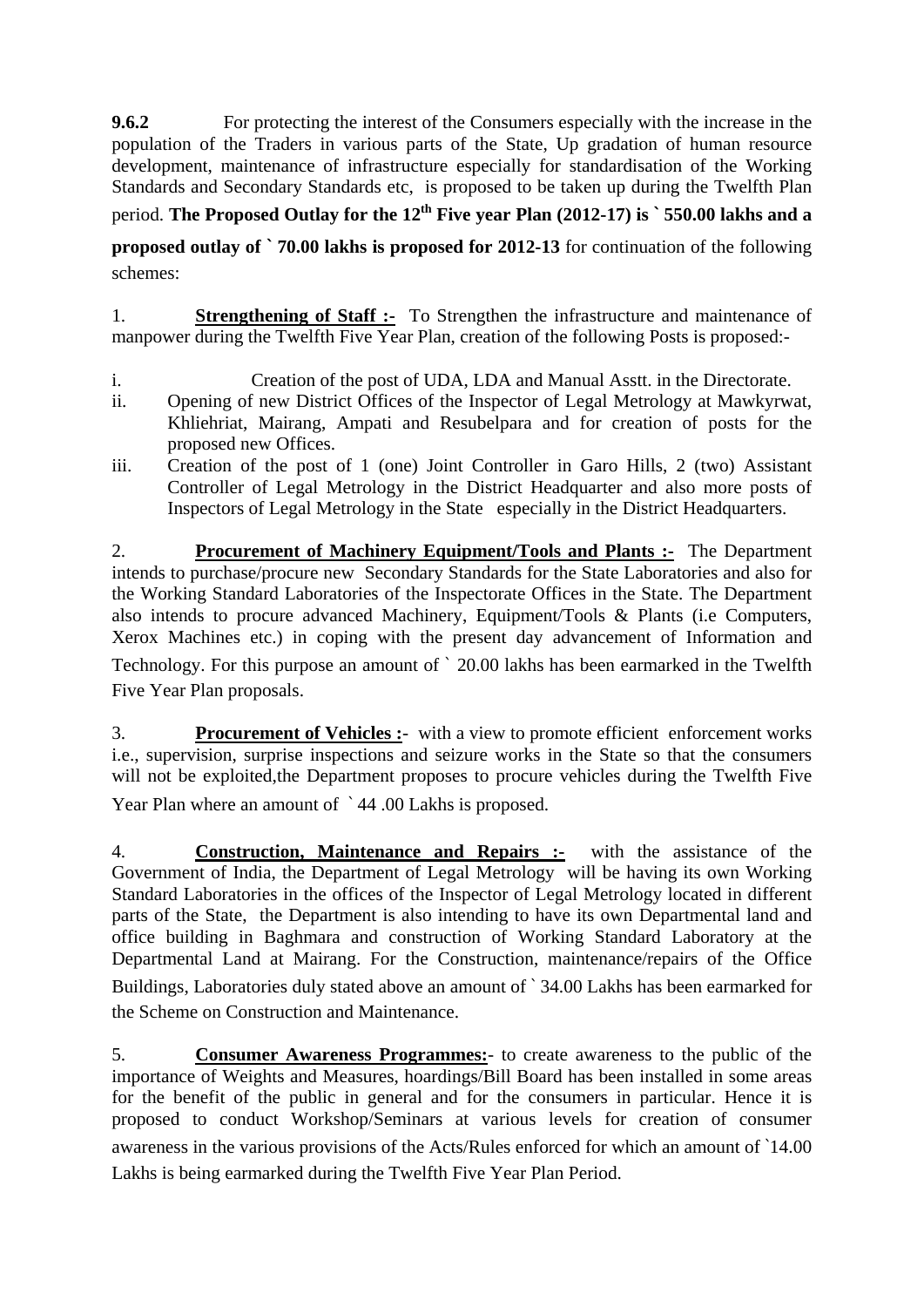6. **E-governance**:- to develop e-governance which is important and essential in the present day for smooth conduct and efficient discharge of administration. At the initial stage an amount of 3% of the Plan Budget estimate as instructed by of Government of India through the Department of information & Technology, an amount of ` 14.00 Lakhs is being earmarked for the purposes during the Twelfth Five Year Plan Period.

|                  | (Rs. In Lakhs)                 |                                    |                           |        |                     |                         |                 |
|------------------|--------------------------------|------------------------------------|---------------------------|--------|---------------------|-------------------------|-----------------|
| <u>Sl.</u>       | Schemes                        | $\overline{11}$ <sup>th</sup> Plan | 1 <sup>st</sup> Four year |        | Annual Plan 2011-12 | $12^{\text{m}}$<br>Plan | Tentative       |
| No               |                                | $(2007-12)$                        | $(2007-11)$               | Outlay | Anticipated         | $(2012-17)$             | <b>Budgeted</b> |
|                  |                                | Projected                          | Actual                    |        | Expenditure         | Proposed                | Outlay          |
|                  |                                | Outlay                             | Expenditure               |        |                     | Outlay                  | 2012-13         |
| <u>1.</u>        | Maintenance and                | 225.00                             | 195.57                    | 71.00  | 71.00               | 424.00                  | 48.00           |
|                  | Strengthening of Staff         |                                    |                           |        |                     |                         |                 |
| 2.               | Procurement of                 | 60.00                              | 4.96                      | 1.00   | 1.00                | 20.00                   | 2.00            |
|                  | Machinery                      |                                    |                           |        |                     |                         |                 |
| <u>3.</u>        | <b>Purchase of Vehicles</b>    | 25.00                              | 22.35.                    | 7.00   | 7.00                | 44.00                   |                 |
| $\overline{4}$ . | Construction/Maintenanc        | 45.00                              | 5.16                      | 4.00   | 4.00                | 34.00                   | 20.00           |
|                  | e of Laboratory-cum-           |                                    |                           |        |                     |                         |                 |
|                  | Office Building                |                                    |                           |        |                     |                         |                 |
| <u>5.</u>        | <b>Strengthen of Consumers</b> | 45.00                              | 8.00                      | 1.00   | 1.00                | 14.00                   |                 |
|                  | Awareness                      |                                    |                           |        |                     |                         |                 |
| 6.               | E-governance                   | Ξ                                  |                           | 1.00   | 1.00                | 14.00                   |                 |
|                  | development and                |                                    |                           |        |                     |                         |                 |
|                  | maintenance                    |                                    |                           |        |                     |                         |                 |
|                  | Total                          | 400.00                             | 236.04                    | 85.00  | 85.00               | 550.00                  | 70.00           |

**9.6.3** The broad schematic outlays propose for the 12<sup>th</sup> Five Year Plan and Annual **Plan 2012-13 are as follows:-** 

## **9.7. VOLUNTARY ACTION FUND**

**9.7.1.** The objectives of Voluntary Action Fund is to encourage and promote voluntary institutions for development, reducing dependence on Government, promotion of self-reliance and accelerated rural and tribal development through Voluntary action. Eligible VAs/ NGOs are extended financial assistance for organising / conducting training programmes, workshops, seminars of socio economic importance for motivating workers / beneficiaries. These activities may be at the Village, Cluster, Block, District, State, Regional, National or International level. The District Planning Officer of each District recommends VAs / NGOs for providing financial assistance and monitors the implementation of the scheme.

**9.7.2** The approved outlay for the Voluntary Sector during the Eleventh Plan, 2007-2012 is  $\cdot$ .600.00 lakh. The anticipated expenditure during the 11<sup>th</sup> Plan is  $\cdot$ .730.00 lakh. During 2007-11, 1836 Nos. of NGOs/ VAs & SHGs in the State were provided with financial assistance under Voluntary Action Fund. The approved outlay for 2011-12 is `.500.00 lakh and is expected to be utilized in full.

**9.7.3 The Projected Outlay for Voluntary Action Fund during the 12th Plan is `.2500.00 lakh and the Proposed Outlay for the Annual Plan 2012-13 is `.500.00 lakh.**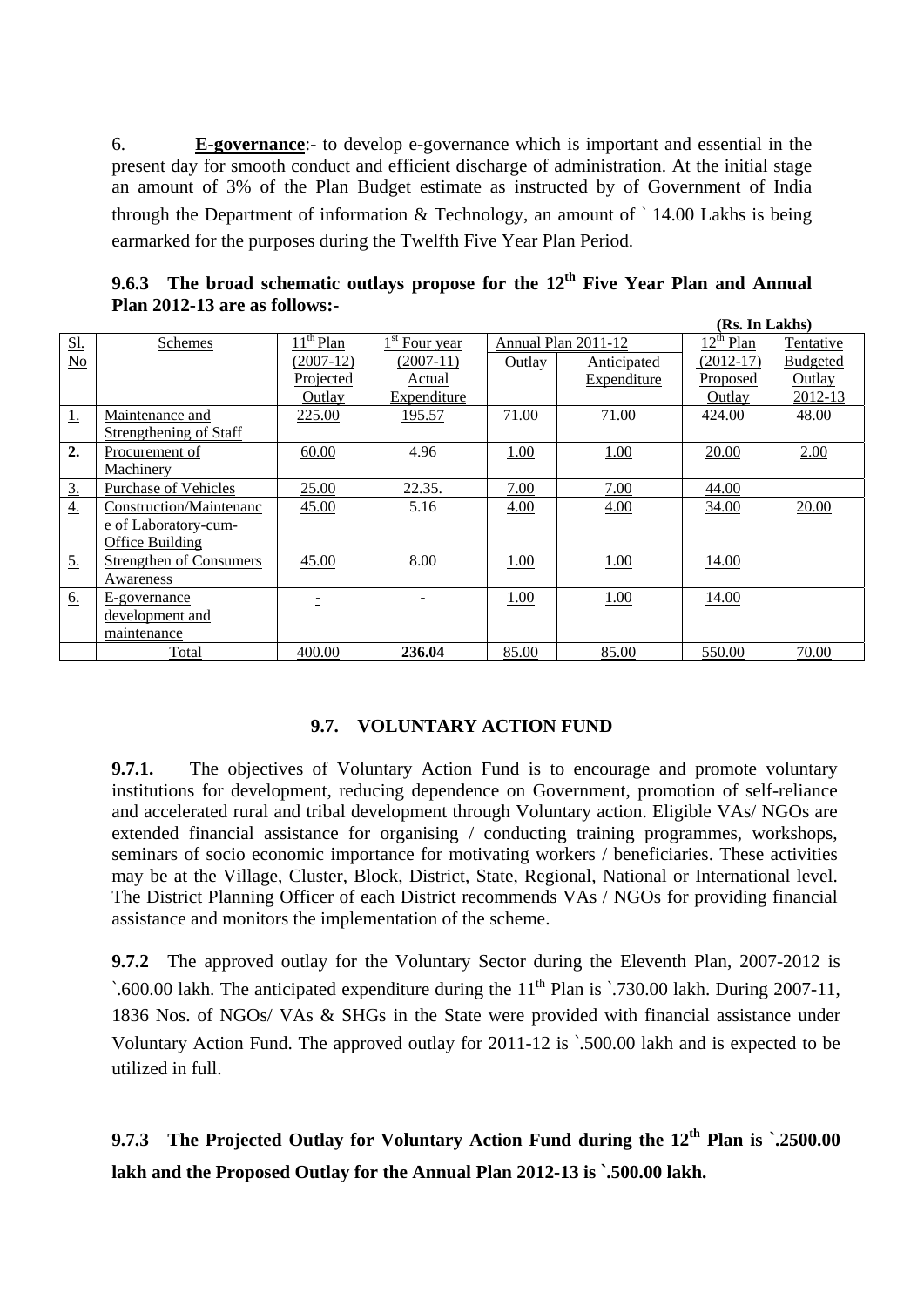### **9.8 INTEGRATED BASIN DEVELOPMENT & LIVELIHOOD PROMOTION PROGRAMME**

 Inclusive growth with a focus on poverty reduction, employment generation and livelihood provisionis highlighted by the Planning Commission, Government of India in the Approach Paper for the  $12^{th}$  Plan. In line with that perspective, the Government of Meghalaya has decided to launch a new flagship programme titled "IntegratedBasin Development & livelihood promotion Programme" (IBDLP). The mission of the Programme is *"to promote optimal and effective development and utilization of basin resources for ensuring livelihood security and inclusive growth within a sustainable framework."*

 A significant feature of this Programme is specific mission mode interventions in Horticulture, Forest and Plantation crops, Aquaculture, Livestock, Sericulture & Weaving, Apiculture, Energy, Water, Tourism, Skills, and Knowledge Management. The core objective of each of these missions is to facilitate the promotion of sustainable livelihoods for the people of the state leveraging on the opportunities and strengths of the State's natural resources.The Programme seeks to provide an enabling framework for uplifting the socioeconomic conditions of the people by capacity building and strong entrepreneurship of the individuals as also the communities, eventually to empower the people to make appropriate choices and decisions within a rational and sustainable framework. Another important objective of the Programme is to promote women's empowerment through financial inclusion.

 The Meghalaya Institute of Governance, the Meghalaya Institute of Entrepreneurship and the Meghalaya Institute of Natural Resources have been set up under the ambit of this Programme with the aim of promoting governance, entrepreneurship skills while ensuring sustainable natural resource management.

 Under the Programme and Missions stated above, the impact of Climate Change and the urgent need for effective coping, mitigation and adaptation strategies also will be addressed. All these warrant the necessity for an integrated approach and renewed initiatives for convergence. In view of the fact that Basin Development will essentially revolve around the critical natural resources, the natural resources planning and management will take the centre-stage.

 During Annual Plan 2011-12, the allocation for the different interventions under the Integrated Basin Development and Livelihoods Promotion Programme are as indicated below :- [**Rs. lakhs**]

|     |                                                       |          | KS. IAKNS          |
|-----|-------------------------------------------------------|----------|--------------------|
| SI. | <b>Items</b>                                          | 2011-12  |                    |
| No. | <b>Allocation</b>                                     |          | Anti.              |
|     |                                                       |          | <b>Expenditure</b> |
| 1.  | Programme Management (including District Units) - SPA | 2000.00  | 2000.00            |
| 2.  | <b>Financial Inclusion</b>                            | 1500.00  | 1500.00            |
| 3.  | Mission under IBDP                                    | 6875.00  | 4000.00            |
| 4.  | Institute of Entrepreneurship                         | 1500.00  | 1500.00            |
| 5.  | Institute of Governance                               | 1500.00  | 1500.00            |
| 6.  | <b>Institute of Natural Resources</b>                 | 500.00   | 500.00             |
| 7.  | <b>Infrastructure Development Board</b>               | 100.00   | 100.00             |
| 8.  | Convergence with MGNREDA under Basin Dev.             | 1950.00  | 1950.00            |
|     | <b>Total</b>                                          | 15925.00 | 13050.00           |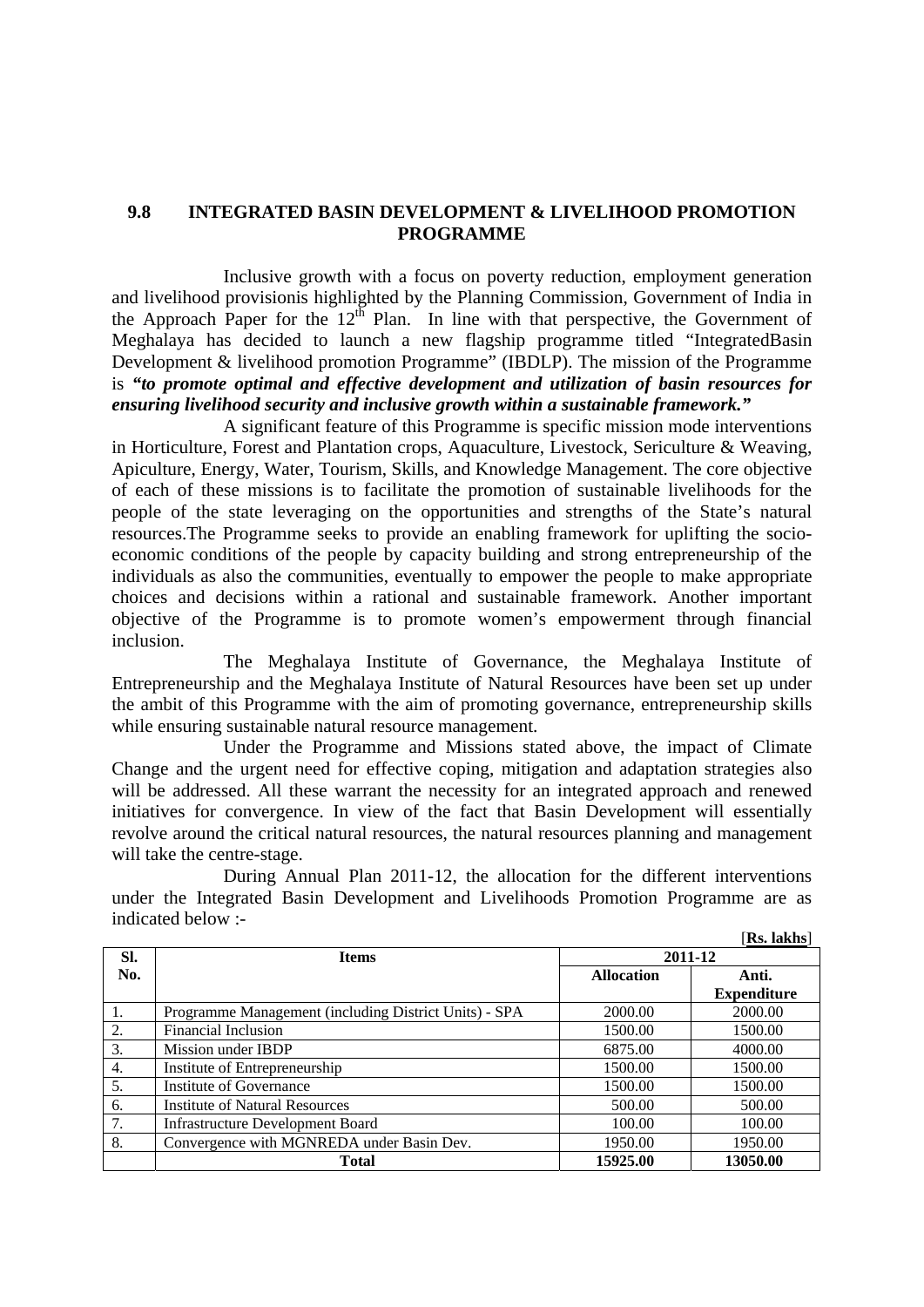The proposed allocations during the Twelfth Five Year Plan (2012-17) and for Annual Plan 2012-13 for the different activities under this Programme is as indicated below :-

|            |                                                 | [`crore]    |         |  |  |  |
|------------|-------------------------------------------------|-------------|---------|--|--|--|
| SI.<br>No. | <b>Items</b>                                    | $12th$ Plan | 2012-13 |  |  |  |
| 1.         | Programme Management (including District Units) | 100.00      | 20.00   |  |  |  |
| 2.         | Financial Inclusion                             | 170.00      | 15.00   |  |  |  |
| 3.         | Mission under IBDP                              | 3000.00     | 60.25   |  |  |  |
| 4.         | Institute of Entrepreneurship                   | 50.00       | 10.00   |  |  |  |
| 5.         | Institute of Governance                         | 50.00       | 10.00   |  |  |  |
| 6.         | <b>Institute of Natural Resources</b>           | 50.00       | 10.00   |  |  |  |
| 7.         | <b>Trade Promotion</b>                          | 70.00       | 5.00    |  |  |  |
| 8.         | Convergence under MGNREDA                       | 150.00      | 40.50   |  |  |  |
| 9.         | <b>Infrastructure Development Board</b>         | 520.00      | 150.00  |  |  |  |
|            | Total                                           | 4160.00     | 320.75  |  |  |  |

## **9.9 LIVELIHOOD IMPROVEMENT PROJECT FOR THE HIMALAYA MEGHALAYA CHAPTER**

**9.9.1** The Meghalaya Livelihood Improvement Project for the Himalaya (MLIPH) is a joint initiative of the Government of Meghalaya (GOM), and the International Fund for Agricultural Development (IFAD). This Project is being implemented by the Meghalaya Rural Development Society; a Society registered under the Meghalaya Societies Registration Act XII of 1983 and was declared effective from 23<sup>rd</sup> September 2004 for an eight years implementation period starting from October 2005 an ending on October 2012. The objective of the programme is for development of services that will link households based livelihood activities with the larger economy. The Department of Economic Affairs in the Ministry of Finance at the Central Level and the Planning Department in Meghalaya are the nodal agencies for the project.

**An outlay of `11000.00 lakhs is approved during the11th Plan and the anticipated expenditure for the Eleventh Plan is ` 9667.00 lakhs.**The Approved Outlay for 2011-12 is ` 3100.00 Lakhs and the entire amount is expected to be fully utilized. **Since this is the last year of the Project an Outlay of** ` **445.00 lakhs only is proposed for the Annual Plan 2012-13 for meeting the Establishment cost in connection with winding up of the Project.**

9.9.2 The achievements of the Livelihood Improvement Project for the Himalayas during the Eleventh Plan are briefly given below:

i) Empowerment Capacity –Building of Communities and Support Organizations: Communities in 656 villages was mobilized leading to the formation of 1712 SHGs (515 male, 861 female, 336 mixed). The total profit earned by the groups from IGAs was Rs. 33.70 lakhs and the total group savings mobilized by the above SHGs was Rs. 95.58 lakhsA Strong Convergence with the District Administration under NREGA was developed to address Soil and Water management for crop enhancement and water availability. Block Level Resource Centres (BLRC) was formed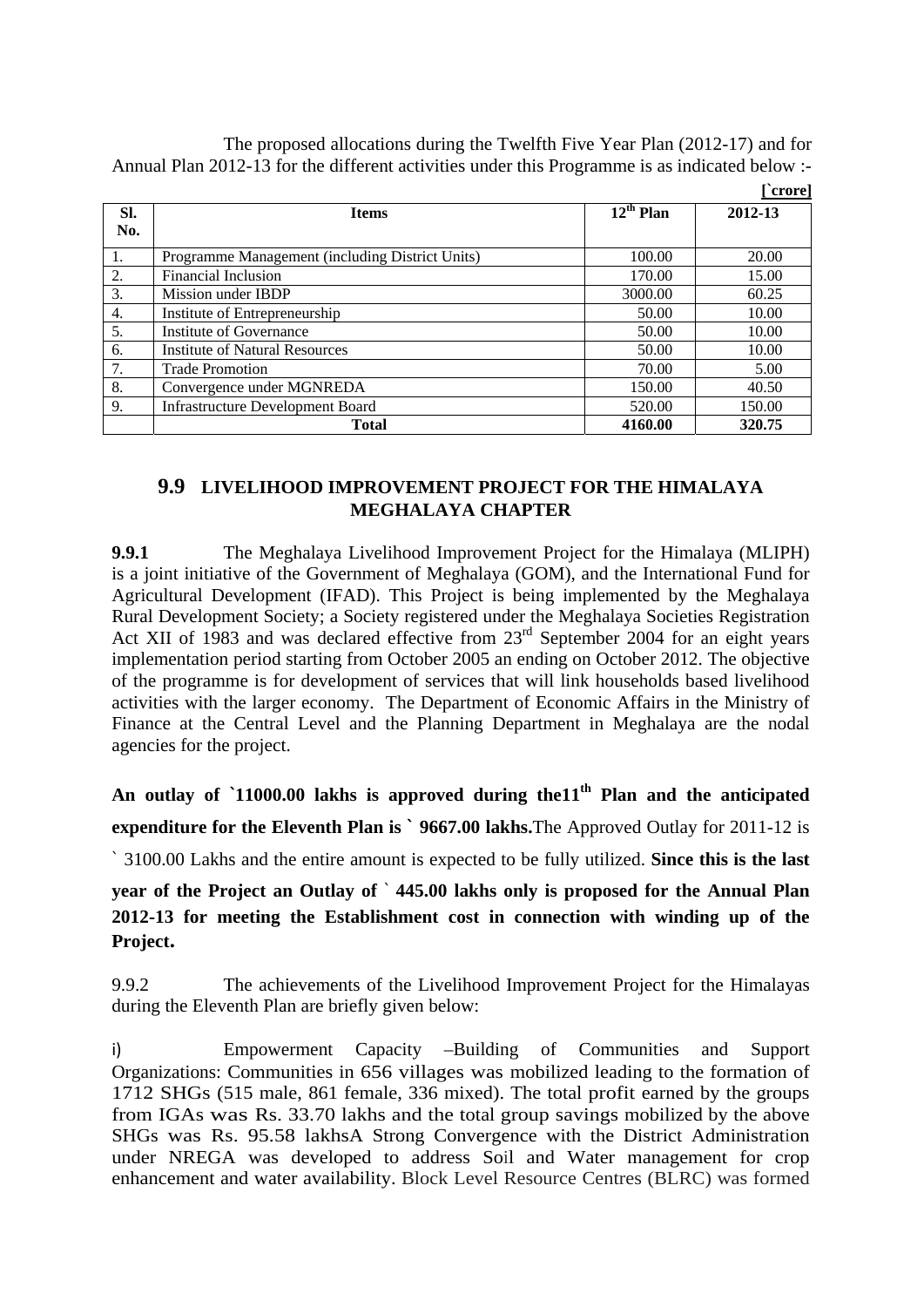and Cluster Level Management Committees (CLMCs) was instituted so that communities can be more involved in the management of the centre. Groups were mobilized for taking up income generating activities such as seasonal vegetable cultivation, improved method of pig rearing, improved agricultural practices of rice cultivation (System for Rice Intensification), silk rearing and related activities. 92.07% of women sample respondents reported a satisfactory to highly satisfactory change in the level of empowerment as per study undertaken and interventions to address Women's Drudgery include introduction of Improved Chullas, Low cost sanitation, Spinning machines, Low cost shed for women stone breakers, Rice milling machines, etc. undertaken.

ii) Livelihood Enhancement and Development focusing on organic agriculture/ shifting cultivation, livestock/ animal husbandry/ fisheries, forestry including: non-timber forest products, medicinal and aromatic plants, agro-forestry, and other natural products, enterprise related soil and water related activities and a number of other off-farm opportunities such as eco tourism, alternative fuels and finally establishing forward, backward and horizontal linkages. Market linkage for enterprises like Poultry, Arecanut, Piggery, Cashewnut have made a lot of impact on the livelihoods of the members of the Groups. 47.62% of HHs in the project villages has reported an increase in income from agricultural production as per study undertaken.

(iii) Livelihood Support Systems Development through a SVCC that will mobilize demonstrations; arrange for the provision of rural financial services and other business development services; facilities backward and forward linkages with the wider economy; and Partnership between MRDS-LIFCOM - GoM and SBI has been initiated to introduce BC Model (Business Correspondence Model) in the remotest villages where there is no banking facilities - project strategy for inclusion of the poorest of the poor in accessing credit. A system of joint grading of SHGs by Banks (SBI, MCAB &MRB)and MRDS was formalized according to laid down parameters. MRDS-LIFCOM has tied up with SBI Life Insurance Corporation Ltd for a productcalled "Grameen Shakti" for SHGs. A total of 2816 individuals are insured so far. Technical Resource Support Groups (TRSG) comprising of representatives from Line Deptt and research institutions were formed in all Districts for providing inputs in terms of technical viability, cost estimates and economic feasibility of the community plans. Subsequent identification and training of village/community level service providers/CRPs (livestock promoters/Para-Vets, village level was initiated. Awareness Camps to sensitize farmers on AGMARK Certification & Rural Godown Scheme were undertaken in partnership with Department of Marketing and Inspection, Ministry of Agriculture Government of India and process of AGMARK Certification for turmeric certification in Jaintia Hills is underway.

| No. of SHGs with Savings Linkage (S/BA/c)     | 1360                    |  |  |
|-----------------------------------------------|-------------------------|--|--|
| No of SHGs Graded                             | 1012                    |  |  |
| Seed Capital Disbursed                        | Rs. 63.33 lakhs         |  |  |
| No of SHGs linked to banks for loans          | 696                     |  |  |
| Amount of loans leveraged from banks (Direct) | <b>Rs. 21.98 Crores</b> |  |  |
| <b>Total Savings of SHGs:</b>                 | Rs. 95.58 lakhs         |  |  |
| Amount utilized for internal lending          | Rs. 95.83 lakhs         |  |  |

## **Rural Finance**